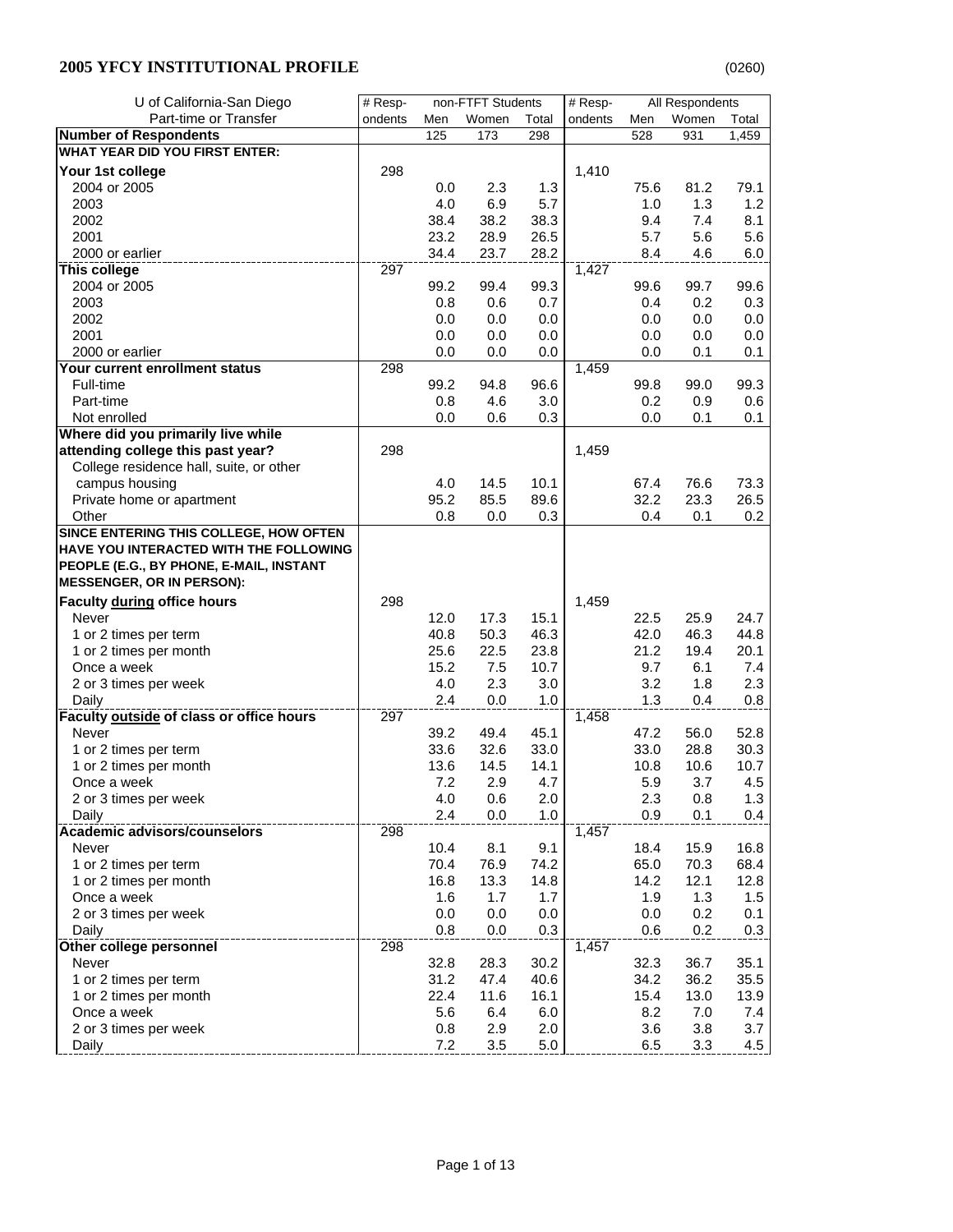| U of California-San Diego                    | # Resp- |       | non-FTFT Students |       | # Resp- |       | All Respondents |       |
|----------------------------------------------|---------|-------|-------------------|-------|---------|-------|-----------------|-------|
| Part-time or Transfer                        | ondents | Men   | Women             | Total | ondents | Men   | Women           | Total |
| SINCE ENTERING THIS COLLEGE, HOW OFTEN       |         |       |                   |       |         |       |                 |       |
| HAVE YOU INTERACTED WITH THE FOLLOWING       |         |       |                   |       |         |       |                 |       |
| PEOPLE (E.G., BY PHONE, E-MAIL, INSTANT      |         |       |                   |       |         |       |                 |       |
| <b>MESSENGER, OR IN PERSON):</b>             |         |       |                   |       |         |       |                 |       |
| <b>Close friends at this institution</b>     | 298     |       |                   |       | 1,458   |       |                 |       |
| Never                                        |         | 14.4  | 5.8               | 9.4   |         | 6.5   | 2.7             | 4.0   |
| 1 or 2 times per term                        |         | 10.4  | 5.2               | 7.4   |         | 3.4   | 2.8             | 3.0   |
| 1 or 2 times per month                       |         | 2.4   | 12.1              | 8.1   |         | 4.2   | 5.3             | 4.9   |
| Once a week                                  |         | 18.4  | 11.0              | 14.1  |         | 11.0  | 7.2             | 8.6   |
| 2 or 3 times per week                        |         | 22.4  | 20.2              | 21.1  |         | 15.4  | 14.8            | 15.0  |
| Daily                                        |         | 32.0  | 45.7              | 39.9  |         | 59.6  | 67.2            | 64.5  |
| Close friends not at this institution        | 298     |       |                   |       | 1,459   |       |                 |       |
| Never                                        |         | 8.8   | 3.5               | 5.7   |         | 6.6   | 3.4             | 4.6   |
| 1 or 2 times per term                        |         | 13.6  | 8.1               | 10.4  |         | 17.4  | 15.0            | 15.9  |
| 1 or 2 times per month                       |         | 19.2  | 17.9              | 18.5  |         | 20.6  | 16.5            | 18.0  |
| Once a week                                  |         | 16.0  | 15.0              | 15.4  |         | 13.6  | 14.4            | 14.1  |
| 2 or 3 times per week                        |         | 20.8  | 21.4              | 21.1  |         | 18.9  | 23.5            | 21.9  |
| Daily                                        |         | 21.6  | 34.1              | 28.9  |         | 22.7  | 27.1            | 25.5  |
| <b>Your family</b>                           | 298     |       |                   |       | 1,459   |       |                 |       |
| Never                                        |         | 4.0   | 4.0               | 4.0   |         | 3.0   | 1.5             | 2.1   |
| 1 or 2 times per term                        |         | 14.4  | 13.3              | 13.8  |         | 16.5  | 13.9            | 14.8  |
| 1 or 2 times per month                       |         | 22.4  | 14.5              | 17.8  |         | 22.0  | 14.5            | 17.2  |
| Once a week                                  |         | 15.2  | 11.0              | 12.8  |         | 18.4  | 15.3            | 16.4  |
| 2 or 3 times per week                        |         | 14.4  | 28.3              | 22.5  |         | 18.7  | 24.8            | 22.6  |
| Daily                                        |         | 29.6  | 28.9              | 29.2  |         | 21.4  | 30.1            | 26.9  |
| <b>Graduate students/teaching assistants</b> | 298     |       |                   |       | 1,456   |       |                 |       |
| Never                                        |         | 7.2   | 6.9               | 7.0   |         | 11.2  | 7.3             | 8.7   |
| 1 or 2 times per term                        |         | 25.6  | 34.1              | 30.5  |         | 20.0  | 23.1            | 22.0  |
| 1 or 2 times per month                       |         | 17.6  | 15.0              | 16.1  |         | 17.5  | 17.2            | 17.3  |
| Once a week                                  |         | 25.6  | 23.7              | 24.5  |         | 24.1  | 26.8            | 25.8  |
| 2 or 3 times per week                        |         | 17.6  | 16.8              | 17.1  |         | 21.7  | 21.7            | 21.7  |
| Daily                                        |         | 6.4   | 3.5               | 4.7   |         | 5.5   | 3.9             | 4.5   |
| Students reporting they were "satisfied"     |         |       |                   |       |         |       |                 |       |
| or "very satisfied" with each of the         |         |       |                   |       |         |       |                 |       |
| following at this institution [1]            |         |       |                   |       |         |       |                 |       |
| <b>Classroom facilities</b>                  | 294     | 72.4  | 70.2              | 71.1  | 1,446   | 71.0  | 69.4            | 70.0  |
| <b>Computer facilities</b>                   | 272     | 69.8  | 73.1              | 71.7  | 1,298   | 66.0  | 73.0            | 70.4  |
| Library facilities and services              | 289     | 86.0  | 88.7              | 87.5  | 1,368   | 84.7  | 88.3            | 87.0  |
| Academic advising                            | 282     | 63.9  | 62.0              | 62.8  | 1,310   | 58.3  | 59.6            | 59.2  |
| Tutoring or other academic assistance        | 186     | 49.4  | 51.4              | 50.5  | 925     | 53.9  | 61.0            | 58.4  |
| Registrar's office                           | 251     | 55.8  | 56.5              | 56.2  | 1,217   | 54.6  | 56.7            | 56.0  |
| Student housing facilities/services          | 117     | 27.1  | 29.0              | 28.2  | 1,171   | 52.1  | 58.3            | 56.1  |
| Financial aid services                       | 218     | 56.0  | 66.9              | 62.4  | 1,021   | 56.1  | 58.4            | 57.6  |
| Career center/services                       | 176     | 64.4  | 60.2              | 61.9  | 821     | 56.6  | 58.8            | 58.0  |
| Student health center/services               | 163     | 64.6  | 57.1              | 60.1  | 881     | 58.0  | 60.1            | 59.4  |
| Psychological counseling services            | 61      | 37.9  | 46.9              | 42.6  | 349     | 35.0  | 39.6            | 37.8  |
| <b>Recreational facilities</b>               | 201     | 73.3  | 72.2              | 72.6  | 1,220   | 84.2  | 84.7            | 84.5  |
| Orientation for new students                 | 283     | 42.6  | 48.8              | 46.3  | 1,414   | 53.8  | 58.5            | 56.8  |
| Type of survey returned                      | 298     |       |                   |       | 1,459   |       |                 |       |
| Paper                                        |         | 0.0   | 0.0               | 0.0   |         | 0.0   | 0.0             | 0.0   |
| Web                                          |         | 100.0 | 100.0             | 100.0 |         | 100.0 | 100.0           | 100.0 |

[1] Respondents marking "No Experience/Not Available" were not included in these results.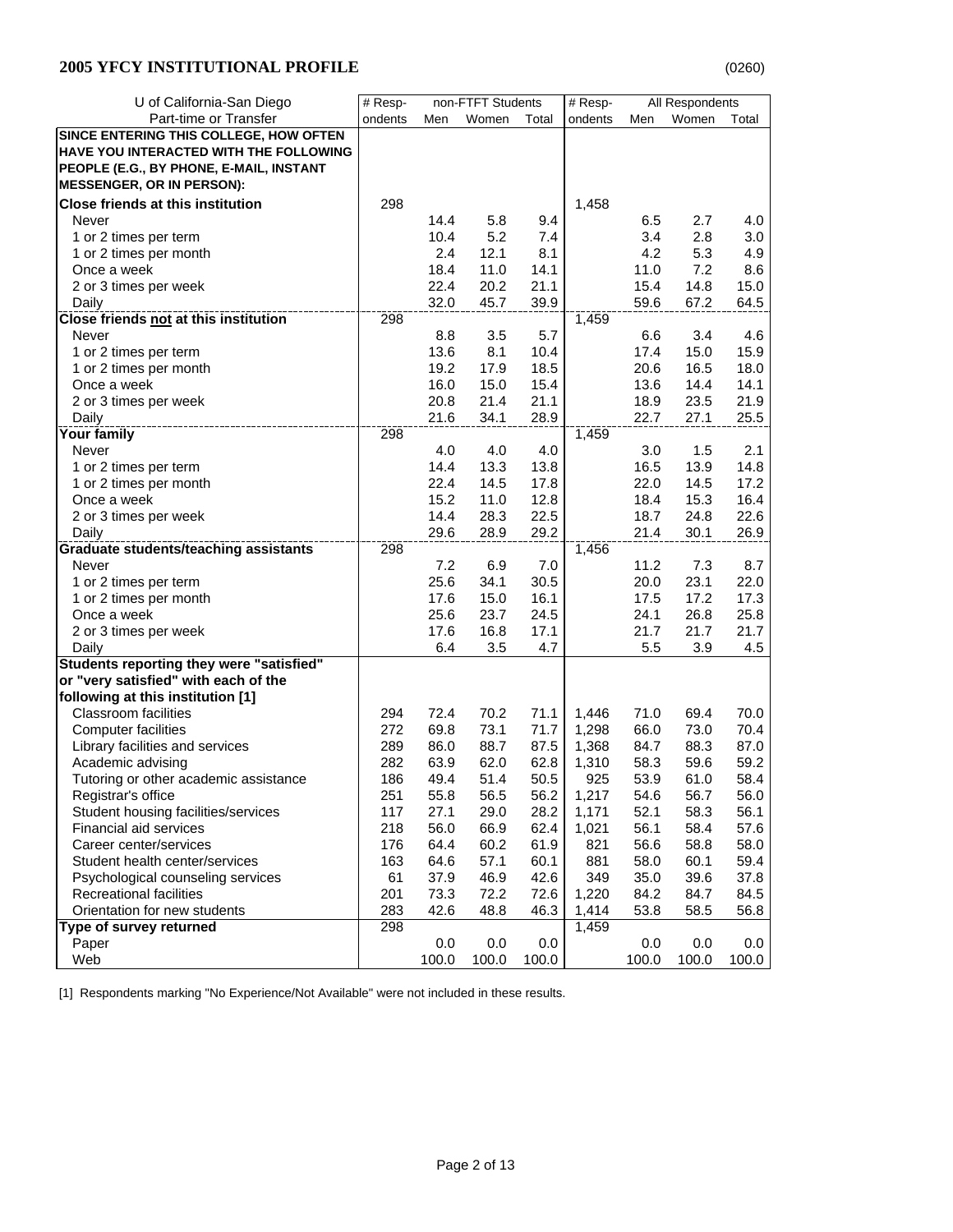| U of California-San Diego                     | # Resp- |      | non-FTFT Students |       | # Resp- | All Respondents |       |       |
|-----------------------------------------------|---------|------|-------------------|-------|---------|-----------------|-------|-------|
| Part-time or Transfer                         | ondents | Men  | Women             | Total | ondents | Men             | Women | Total |
| Are you: [2]                                  | 296     |      |                   |       | 1,455   |                 |       |       |
| White/Caucasian                               |         | 53.2 | 49.4              | 51.0  |         | 45.0            | 44.2  | 44.5  |
| African American/Black                        |         | 3.2  | 3.5               | 3.4   |         | 1.7             | 1.5   | 1.6   |
| American Indian/Alaska Native                 |         | 1.6  | 1.7               | 1.7   |         | 1.0             | 1.5   | 1.3   |
| Asian American/Asian                          |         | 33.1 | 34.9              | 34.1  |         | 45.9            | 47.3  | 46.8  |
| Native Hawaiian/Pacific Islander              |         | 0.8  | 3.5               | 2.4   |         | 2.1             | 3.7   | 3.1   |
| Mexican American/Chicano                      |         | 12.1 | 6.4               | 8.8   |         | 8.0             | 7.3   | 7.6   |
| Puerto Rican                                  |         | 0.8  | 1.7               | 1.4   |         | 0.6             | 0.9   | 0.8   |
| <b>Other Latino</b>                           |         | 2.4  | 4.1               | 3.4   |         | 3.0             | 3.3   | 3.2   |
| Other                                         |         | 10.5 | 8.1               | 9.1   |         | 7.6             | 5.2   | 6.0   |
| Is English your native language?              | 298     |      |                   |       | 1,458   |                 |       |       |
| Yes                                           |         | 72.0 | 73.4              | 72.8  |         | 69.3            | 72.5  | 71.3  |
| No                                            |         | 28.0 | 26.6              | 27.2  |         | 30.7            | 27.5  | 28.7  |
| HOW WOULD YOU DESCRIBE THE RACIAL/            |         |      |                   |       |         |                 |       |       |
| ETHNIC COMPOSITION OF THE FOLLOWING           |         |      |                   |       |         |                 |       |       |
| <b>GROUPS?</b>                                |         |      |                   |       |         |                 |       |       |
|                                               |         |      |                   |       |         |                 |       |       |
| High school you last attended                 | 298     |      |                   |       | 1,459   |                 |       |       |
| Not applicable                                |         | 10.4 | 7.5               | 8.7   |         | 4.0             | 2.0   | 2.7   |
| All or nearly all racial/ethnic<br>minorities |         |      |                   |       |         |                 | 10.6  |       |
|                                               |         | 9.6  | 4.6               | 6.7   |         | 11.4            |       | 10.9  |
| Mostly racial/ethnic minorities               |         | 16.0 | 19.7              | 18.1  |         | 22.0            | 22.2  | 22.1  |
| Half white and half racial/ethnic             |         |      |                   |       |         |                 |       |       |
| minorities                                    |         | 28.0 | 31.2              | 29.9  |         | 32.6            | 33.3  | 33.0  |
| Mostly white                                  |         | 26.4 | 27.2              | 26.8  |         | 22.9            | 23.2  | 23.1  |
| All or nearly all white                       |         | 9.6  | 9.8               | 9.7   |         | 7.2             | 8.6   | 8.1   |
| Neighborhood where you grew up                | 298     |      |                   |       | 1,459   |                 |       |       |
| Not applicable                                |         | 12.8 | 8.7               | 10.4  |         | 4.7             | 3.1   | 3.7   |
| All or nearly all racial/ethnic               |         |      |                   |       |         |                 |       |       |
| minorities                                    |         | 9.6  | 5.8               | 7.4   |         | 10.8            | 10.8  | 10.8  |
| Mostly racial/ethnic minorities               |         | 12.0 | 8.1               | 9.7   |         | 18.0            | 15.6  | 16.4  |
| Half white and half racial/ethnic             |         |      |                   |       |         |                 |       |       |
| minorities                                    |         | 18.4 | 26.0              | 22.8  |         | 21.6            | 25.7  | 24.2  |
| Mostly white                                  |         | 35.2 | 36.4              | 35.9  |         | 33.1            | 30.2  | 31.3  |
| All or nearly all white                       |         | 12.0 | 15.0              | 13.8  |         | 11.7            | 14.6  | 13.6  |
| Friends you socialize with in college         | 298     |      |                   |       | 1,459   |                 |       |       |
| Not applicable                                |         | 6.4  | 2.9               | 4.4   |         | 3.2             | 1.0   | 1.8   |
| All or nearly all racial/ethnic               |         |      |                   |       |         |                 |       |       |
| minorities                                    |         | 12.0 | 13.3              | 12.8  |         | 11.7            | 10.6  | 11.0  |
| Mostly racial/ethnic minorities               |         | 20.8 | 23.1              | 22.1  |         | 29.4            | 30.0  | 29.7  |
| Half white and half racial/ethnic             |         |      |                   |       |         |                 |       |       |
| minorities                                    |         | 43.2 | 35.8              | 38.9  |         | 39.0            | 41.2  | 40.4  |
| Mostly white                                  |         | 13.6 | 17.9              | 16.1  |         | 13.6            | 13.5  | 13.6  |
| All or nearly all white                       |         | 4.0  | 6.9               | 5.7   |         | 3.0             | 3.7   | 3.4   |
| Your informal study groups                    | 298     |      |                   |       | 1,459   |                 |       |       |
| Not applicable                                |         | 30.4 | 25.4              | 27.5  |         | 26.1            | 24.6  | 25.2  |
| All or nearly all racial/ethnic               |         |      |                   |       |         |                 |       |       |
| minorities                                    |         | 8.8  | 9.2               | 9.1   |         | 10.0            | 9.5   | 9.7   |
| Mostly racial/ethnic minorities               |         | 18.4 | 16.2              | 17.1  |         | 22.5            | 22.0  | 22.2  |
| Half white and half racial/ethnic             |         |      |                   |       |         |                 |       |       |
| minorities                                    |         | 34.4 | 31.2              | 32.6  |         | 31.8            | 32.1  | 32.0  |
| Mostly white                                  |         | 6.4  | 13.3              | 10.4  |         | 8.3             | 9.1   | 8.8   |
| All or nearly all white                       |         | 1.6  | 4.6               | 3.4   |         | 1.1             | 2.7   | 2.1   |

[2] Percentages will sum to more than 100.0 if any respondents marked more than one ethnic group.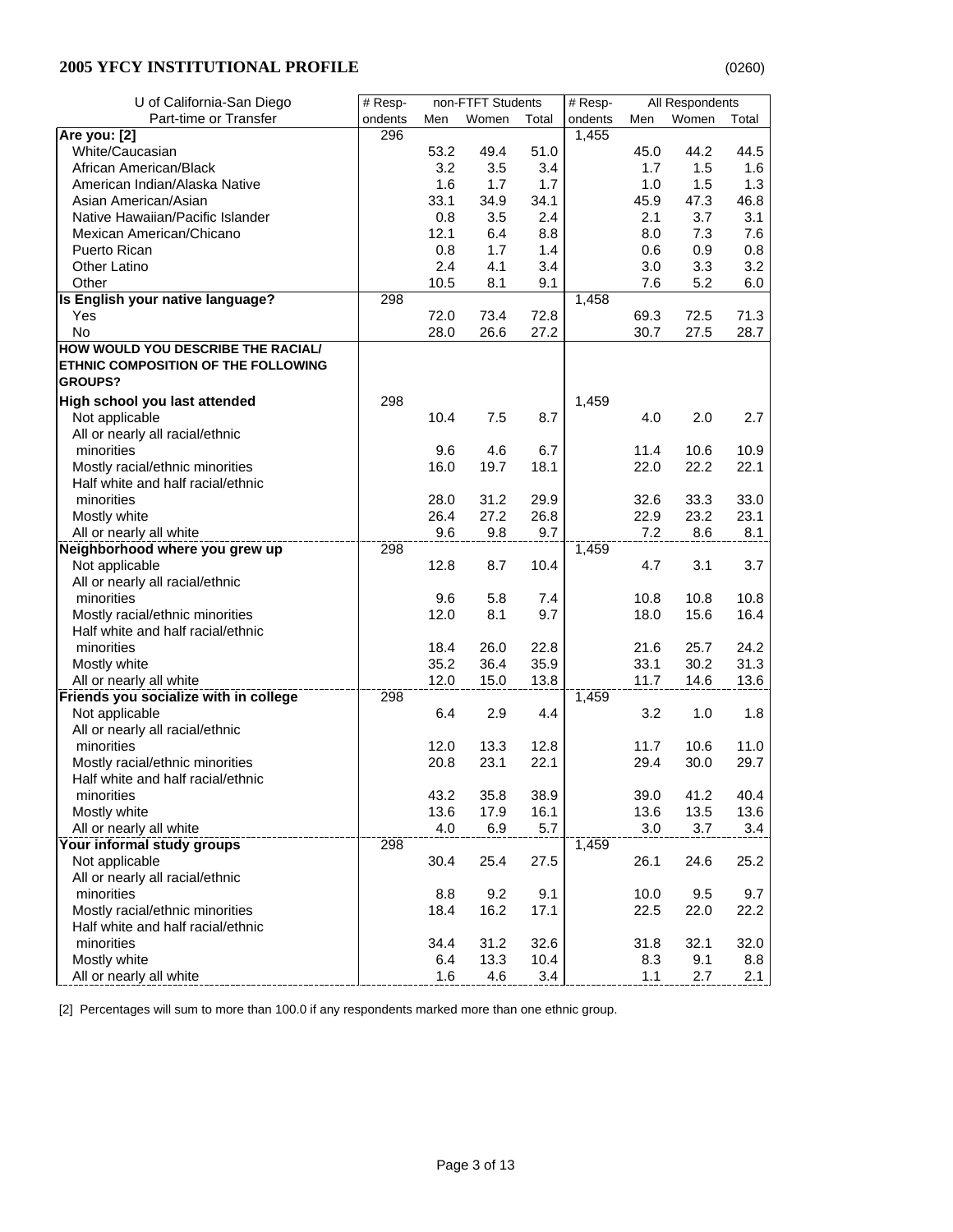| U of California-San Diego               | # Resp- |      | non-FTFT Students |       | # Resp- |      | All Respondents |       |
|-----------------------------------------|---------|------|-------------------|-------|---------|------|-----------------|-------|
| Part-time or Transfer                   | ondents | Men  | Women             | Total | ondents | Men  | Women           | Total |
| HOW WOULD YOU DESCRIBE THE RACIAL/      |         |      |                   |       |         |      |                 |       |
| ETHNIC COMPOSITION OF THE FOLLOWING     |         |      |                   |       |         |      |                 |       |
| <b>GROUPS?</b>                          |         |      |                   |       |         |      |                 |       |
| Clubs/organizations to which you belong | 298     |      |                   |       | 1,459   |      |                 |       |
| Not applicable                          |         | 41.6 | 41.0              | 41.3  |         | 35.2 | 30.0            | 31.9  |
| All or nearly all racial/ethnic         |         |      |                   |       |         |      |                 |       |
| minorities                              |         | 10.4 | 11.6              | 11.1  |         | 11.4 | 10.8            | 11.0  |
| Mostly racial/ethnic minorities         |         | 9.6  | 14.5              | 12.4  |         | 13.6 | 14.6            | 14.3  |
| Half white and half racial/ethnic       |         |      |                   |       |         |      |                 |       |
| minorities                              |         | 26.4 | 22.5              | 24.2  |         | 26.7 | 30.7            | 29.3  |
| Mostly white                            |         | 9.6  | 8.1               | 8.7   |         | 11.0 | 11.2            | 11.1  |
| All or nearly all white                 |         | 2.4  | 2.3               | 2.3   |         | 2.1  | 2.7             | 2.5   |
| Place of work                           | 298     |      |                   |       | 1,459   |      |                 |       |
|                                         |         | 39.2 | 38.2              | 38.6  |         | 48.5 | 52.2            | 50.9  |
| Not applicable                          |         |      |                   |       |         |      |                 |       |
| All or nearly all racial/ethnic         |         |      |                   |       |         |      |                 |       |
| minorities                              |         | 2.4  | 3.5               | 3.0   |         | 2.7  | 2.8             | 2.7   |
| Mostly racial/ethnic minorities         |         | 8.0  | 7.5               | 7.7   |         | 9.8  | 7.7             | 8.5   |
| Half white and half racial/ethnic       |         |      |                   |       |         |      |                 |       |
| minorities                              |         | 28.8 | 22.5              | 25.2  |         | 21.8 | 20.4            | 20.9  |
| Mostly white                            |         | 20.0 | 22.5              | 21.5  |         | 12.7 | 12.9            | 12.8  |
| All or nearly all white                 |         | 1.6  | 5.8               | 4.0   |         | 4.5  | 4.0             | 4.2   |
| SINCE ENTERING THIS COLLEGE, HOW        |         |      |                   |       |         |      |                 |       |
| <b>SUCCESSFUL HAVE YOU FELT AT:</b>     |         |      |                   |       |         |      |                 |       |
| Understanding what your professors      |         |      |                   |       |         |      |                 |       |
| expect of you academically              | 298     |      |                   |       | 1,459   |      |                 |       |
| Unsuccessful                            |         | 8.8  | 8.1               | 8.4   |         | 9.1  | 5.9             | 7.1   |
| Somewhat successful                     |         | 52.8 | 64.7              | 59.7  |         | 60.0 | 69.4            | 66.0  |
| Completely successful                   |         | 38.4 | 27.2              | 31.9  |         | 30.9 | 24.7            | 26.9  |
| Developing effective study skills       | 298     |      |                   |       | 1,459   |      |                 |       |
| Unsuccessful                            |         | 16.8 | 18.5              | 17.8  |         | 21.4 | 16.5            | 18.3  |
| Somewhat successful                     |         | 49.6 | 61.8              | 56.7  |         | 58.0 | 65.7            | 62.9  |
|                                         |         |      |                   |       |         |      |                 |       |
| Completely successful                   |         | 33.6 | 19.7              | 25.5  |         | 20.6 | 17.7            | 18.8  |
| Adjusting to the academic demands of    |         |      |                   |       |         |      |                 |       |
| college                                 | 298     |      |                   |       | 1,459   |      |                 |       |
| Unsuccessful                            |         | 16.0 | 12.7              | 14.1  |         | 12.7 | 9.9             | 10.9  |
| Somewhat successful                     |         | 46.4 | 55.5              | 51.7  |         | 58.9 | 64.1            | 62.2  |
| Completely successful                   |         | 37.6 | 31.8              | 34.2  |         | 28.4 | 26.0            | 26.9  |
| <b>Managing your time effectively</b>   | 298     |      |                   |       | 1,459   |      |                 |       |
| Unsuccessful                            |         | 22.4 | 17.3              | 19.5  |         | 27.8 | 20.9            | 23.4  |
| Somewhat successful                     |         | 52.8 | 59.0              | 56.4  |         | 54.7 | 61.9            | 59.3  |
| Completely successful                   |         | 24.8 | 23.7              | 24.2  |         | 17.4 | 17.2            | 17.3  |
| <b>Getting to know faculty</b>          | 298     |      |                   |       | 1,459   |      |                 |       |
| Unsuccessful                            |         | 51.2 | 49.7              | 50.3  |         | 55.9 | 62.5            | 60.1  |
| Somewhat successful                     |         | 32.0 | 40.5              | 36.9  |         | 34.3 | 32.8            | 33.3  |
| Completely successful                   |         | 16.8 | 9.8               | 12.8  |         | 9.8  | 4.7             | 6.6   |
| Developing close friendships with other |         |      |                   |       |         |      |                 |       |
| students                                | 298     |      |                   |       | 1,459   |      |                 |       |
| Unsuccessful                            |         | 35.2 | 31.8              | 33.2  |         | 22.0 | 14.1            | 16.9  |
| Somewhat successful                     |         | 43.2 | 43.4              | 43.3  |         | 40.7 | 40.8            | 40.8  |
| Completely successful                   |         | 21.6 | 24.9              | 23.5  |         | 37.3 | 45.1            | 42.3  |
| Utilizing campus services available to  |         |      |                   |       |         |      |                 |       |
| <b>students</b>                         | 298     |      |                   |       | 1,459   |      |                 |       |
| Unsuccessful                            |         | 17.6 | 19.1              |       |         |      |                 |       |
|                                         |         |      |                   | 18.5  |         | 16.7 | 13.0            | 14.3  |
| Somewhat successful                     |         | 61.6 | 64.2              | 63.1  |         | 61.6 | 66.0            | 64.4  |
| Completely successful                   |         | 20.8 | 16.8              | 18.5  |         | 21.8 | 21.1            | 21.3  |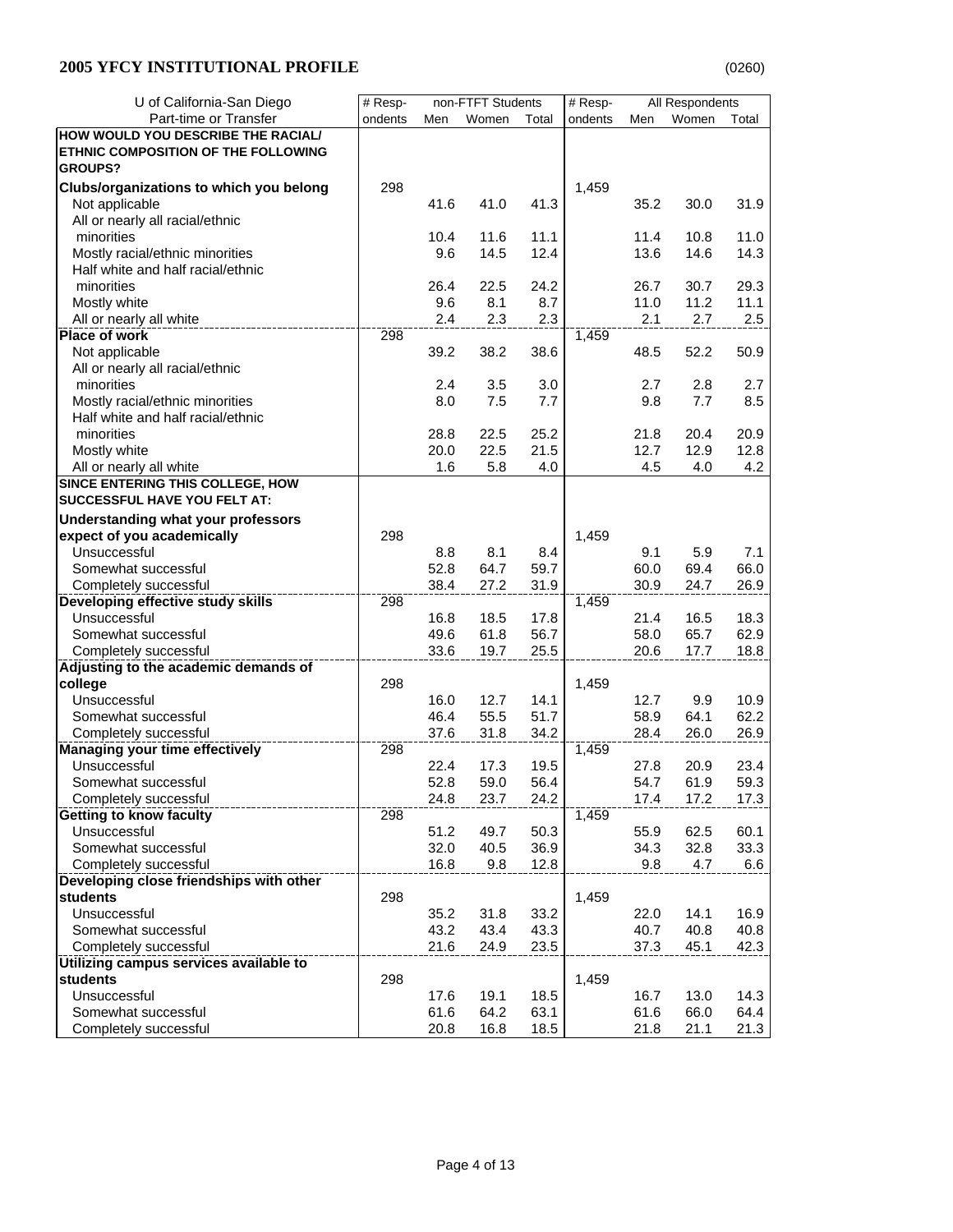| U of California-San Diego                 | # Resp- |      | non-FTFT Students |       | # Resp- |      | All Respondents |         |
|-------------------------------------------|---------|------|-------------------|-------|---------|------|-----------------|---------|
| Part-time or Transfer                     | ondents | Men  | Women             | Total | ondents | Men  | Women           | Total   |
| <b>Students rating themselves "above</b>  |         |      |                   |       |         |      |                 |         |
| average" or "highest 10%" compared        |         |      |                   |       |         |      |                 |         |
| with the average person their age in:     |         |      |                   |       |         |      |                 |         |
| Academic ability                          | 298     | 76.8 | 65.3              | 70.1  | 1,458   | 77.8 | 64.8            | 69.5    |
| Artistic ability                          | 296     | 39.8 | 30.1              | 34.1  | 1,456   | 33.5 | 33.8            | 33.7    |
| Compassion                                | 297     | 74.2 | 80.9              | 78.1  | 1,457   | 69.4 | 76.0            | 73.6    |
| Computer skills                           | 297     | 62.1 | 28.9              | 42.8  | 1,457   | 60.6 | 26.9            | 39.1    |
| Cooperativeness                           | 297     | 70.2 | 74.6              | 72.7  | 1,457   | 70.7 | 74.1            | 72.9    |
| Creativity                                | 297     | 67.7 | 58.4              | 62.3  | 1,457   | 55.1 | 55.2            | 55.2    |
| Drive to achieve                          | 297     | 77.4 | 78.0              | 77.8  | 1,457   | 69.6 | 74.0            | 72.4    |
| <b>Emotional health</b>                   | 298     | 54.4 | 51.4              | 52.7  | 1,458   | 53.7 | 51.0            | 52.0    |
| Forgiveness                               | 296     | 60.2 | 63.0              | 61.8  | 1,456   | 63.0 | 59.8            | 61.0    |
| Generosity                                | 296     | 70.2 | 75.6              | 73.3  | 1,456   | 66.2 | 71.3            | 69.4    |
| Leadership ability                        | 297     | 65.3 | 54.9              | 59.3  | 1,457   | 61.6 | 53.5            | 56.4    |
| Mathematical ability                      | 298     | 56.8 | 34.1              | 43.6  | 1,458   | 66.4 | 41.6            | 50.5    |
| Physical health                           | 297     | 65.6 | 38.4              | 49.8  | 1,457   | 60.0 | 44.5            | 50.1    |
| Public speaking ability                   | 296     | 47.6 | 34.9              | 40.2  | 1,456   | 43.7 | 33.0            | 36.9    |
| Religiousness                             | 297     | 26.6 | 25.4              | 25.9  | 1,457   | 27.6 | 27.1            | 27.2    |
| Risk-taking                               | 297     | 48.4 | 41.0              | 44.1  | 1,455   | 45.0 | 35.2            | 38.7    |
| Self-confidence (intellectual)            | 297     | 69.4 | 53.2              | 59.9  | 1,457   | 68.8 | 48.3            | 55.7    |
| Self-confidence (social)                  | 297     | 47.6 | 48.0              | 47.8  | 1,457   | 50.2 | 42.5            | 45.3    |
| Self-understanding                        | 297     | 70.2 | 67.1              | 68.4  | 1,457   | 65.6 | 57.4            | 60.3    |
| Spirituality                              | 297     | 50.0 | 40.5              | 44.4  | 1,457   | 41.8 | 39.7            | 40.5    |
| Understanding of others                   | 297     | 66.1 | 77.5              | 72.7  | 1,457   | 66.5 | 72.1            | 70.1    |
| Writing ability                           | 297     | 64.5 | 53.8              | 58.2  | 1,457   | 51.5 | 48.9            | 49.8    |
| Ability to work as part of a team         | 297     | 71.0 | 76.3              | 74.1  | 1,457   | 68.3 | 71.9            | 70.6    |
| Critical thinking skills                  | 297     | 83.9 | 63.6              | 72.1  | 1,457   | 73.2 | 56.6            | 62.6    |
| Analytical/problem-solving skills         | 297     | 83.9 | 54.9              | 67.0  | 1,456   | 76.8 | 53.9            | 62.2    |
| Since entering this college, how often    |         |      |                   |       |         |      |                 |         |
| have you:                                 |         |      |                   |       |         |      |                 |         |
| Attended a religious service              | 298     | 30.4 | 39.9              | 35.9  | 1,459   | 36.6 | 42.3            | 40.2    |
| Felt bored in class [3]                   | 298     | 39.2 | 43.9              | 41.9  | 1,458   | 49.7 | 46.3            | 47.5    |
| Participated in organized demonstrations  | 298     | 33.6 | 30.6              | 31.9  | 1,458   | 26.4 | 29.4            | 28.3    |
| Studied with other students               | 298     | 83.2 | 83.8              | 83.6  | 1,459   | 87.3 | 91.8            | 90.2    |
| Smoked cigarettes [3]                     | 298     | 7.2  | 5.2               | 6.0   | 1,458   | 6.1  | 2.8             | $4.0\,$ |
| Drank beer                                | 298     | 61.6 | 54.3              | 57.4  | 1,459   | 49.6 | 38.1            | 42.3    |
| Drank wine or liquor                      | 298     | 64.0 | 75.7              | 70.8  | 1,459   | 54.5 | 54.9            | 54.8    |
| Felt overwhelmed by all you had to do [3] | 297     | 36.0 | 52.9              | 45.8  | 1,458   | 36.7 | 46.8            | 43.1    |
| Felt depressed [3]                        | 298     | 15.2 | 25.4              | 21.1  | 1,458   | 14.8 | 16.8            | 16.0    |
| Performed volunteer work                  | 298     | 44.0 | 49.7              | 47.3  | 1,458   | 38.9 | 51.1            | 46.7    |
| Discussed politics [3]                    | 298     | 35.2 | 25.4              | 29.5  | 1,458   | 26.9 | 21.3            | 23.3    |
| Socialized with someone of another        |         |      |                   |       |         |      |                 |         |
| racial/ethnic group [3]                   | 297     | 57.3 | 65.9              | 62.3  | 1,458   | 70.2 | 78.7            | 75.7    |
| Come late to class                        | 298     | 78.4 | 71.1              | 74.2  | 1,459   | 78.6 | 75.7            | 76.8    |
| Discussed religion/spirituality [3]       | 298     | 17.6 | 21.4              | 19.8  | 1,459   | 18.2 | 25.1            | 22.6    |
| Used the Internet for research or         |         |      |                   |       |         |      |                 |         |
| homework [3]                              | 298     | 78.4 | 82.7              | 80.9  | 1,459   | 72.5 | 77.4            | 75.7    |
| Used the library for research or          |         |      |                   |       |         |      |                 |         |
| homework [3]                              | 298     | 54.4 | 52.6              | 53.4  | 1,459   | 34.5 | 36.9            | 36.1    |
| Worked on a local, state, or national     |         |      |                   |       |         |      |                 |         |
| political campaign                        | 298     | 10.4 | 7.5               | 8.7   | 1,458   | 9.3  | 7.1             | 7.9     |
| Maintained a healthy diet [3]             | 298     | 29.6 | 29.5              | 29.5  | 1,458   | 28.3 | 24.8            | 26.1    |
| Missed school because of illness [3]      | 298     | 2.4  | 4.0               | 3.4   | 1,459   | 2.8  | $3.3\,$         | 3.2     |
|                                           |         |      |                   |       |         |      |                 |         |

[3] Percentage marking "Frequently" only. All other results in this section represent the percentage marking "Frequently " or "Occasionally".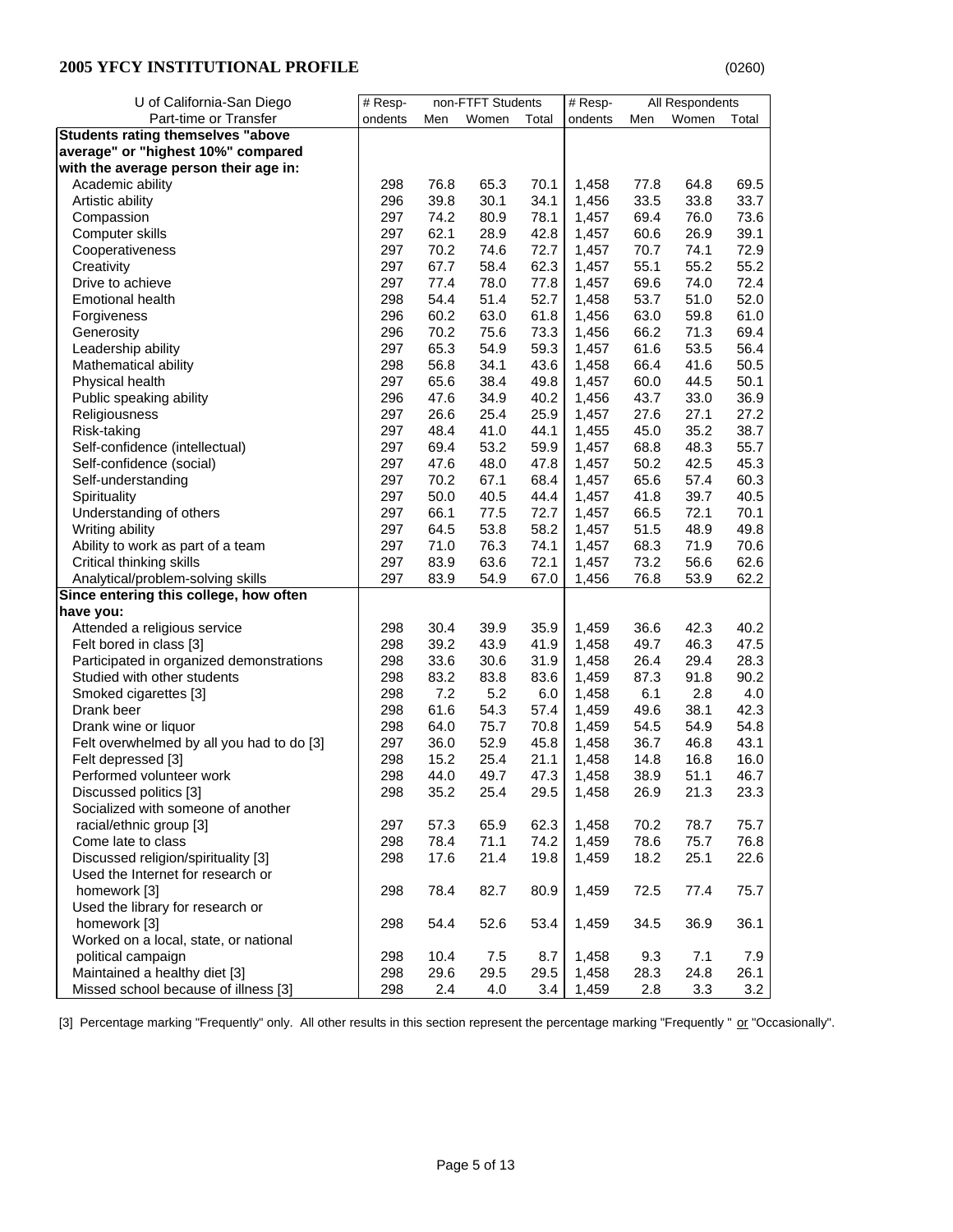| Part-time or Transfer<br>ondents<br>Men<br>Women<br>Total<br>ondents<br>Men<br>Women<br>Total<br>Objectives considered to be "very<br>important" or "essential":<br>Becoming accomplished in one of the<br>performing arts (acting, dancing,<br>16.8<br>13.3<br>18.1<br>$etc.$ )<br>298<br>14.8<br>1,457<br>19.4<br>17.4<br>Becoming an authority in my field<br>298<br>64.0<br>66.5<br>1,457<br>67.2<br>63.3<br>64.7<br>65.4<br>Obtaining recognition from my<br>colleagues for contributions to my<br>special field<br>57.1<br>298<br>56.0<br>57.8<br>57.0<br>1,456<br>58.4<br>56.4<br>298<br>34.4<br>30.6<br>32.2<br>1,457<br>27.7<br>23.4<br>25.0<br>Influencing the political structure<br>Influencing social values<br>55.2<br>64.2<br>60.4<br>1,457<br>48.8<br>53.1<br>51.5<br>298<br>Raising a family<br>69.6<br>70.5<br>1,455<br>74.1<br>71.8<br>298<br>70.1<br>72.6<br>Having administrative responsibility<br>for the work of others<br>45.1<br>46.0<br>1,456<br>44.6<br>42.5<br>43.3<br>298<br>47.2<br>Being very well off financially<br>298<br>63.2<br>72.3<br>68.5<br>1,457<br>73.1<br>70.5<br>71.4<br>Helping others who are in difficulty<br>69.6<br>85.0<br>1,457<br>68.5<br>80.3<br>76.0<br>298<br>78.5<br>Making a theoretical contribution to<br>science<br>298<br>40.8<br>27.2<br>32.9<br>34.2<br>25.9<br>28.9<br>1,456<br>Writing original works (poems, novels,<br>298<br>25.6<br>16.2<br>1,456<br>18.7<br>19.9<br>short stories, etc.)<br>20.1<br>22.0<br>Creating artistic work (painting,<br>sculpture, decorating, etc.)<br>298<br>20.0<br>1,457<br>20.1<br>21.8<br>21.2<br>17.9<br>18.8<br>Becoming successful in a business of my<br>297<br>49.6<br>48.8<br>49.2<br>1,456<br>51.4<br>45.1<br>47.4<br>own<br>Becoming involved in programs to clean<br>up the environment<br>36.0<br>43.9<br>30.7<br>35.1<br>298<br>40.6<br>1,457<br>37.6<br>Developing a meaningful philosophy of<br>life<br>298<br>78.4<br>69.9<br>1,457<br>66.0<br>62.8<br>64.0<br>73.5<br>Participating in a community action<br>33.6<br>46.8<br>41.4<br>37.1<br>program<br>298<br>41.3<br>1,457<br>29.6<br>Helping to promote racial understanding<br>52.8<br>59.5<br>1,457<br>42.7<br>53.1<br>298<br>56.7<br>49.3<br>Keeping up to date with political<br>affairs<br>53.2<br>45.2<br>298<br>56.0<br>54.4<br>1,457<br>47.8<br>43.7<br>298<br>47.2<br>40.5<br>1,457<br>37.6<br>38.7<br>Becoming a community leader<br>43.3<br>38.3<br>Integrating spirituality into my life<br>298<br>43.2<br>47.4<br>45.6<br>1,457<br>43.1<br>45.8<br>44.8<br>Working to find a cure for a health<br>33.6<br>39.1<br>problem<br>298<br>37.6<br>35.9<br>1,457<br>37.6<br>39.9<br>Improving my understanding of other<br>countries and cultures<br>298<br>68.8<br>70.5<br>69.8<br>1,457<br>57.5<br>67.7<br>64.0<br>Reading a newspaper to be informed of<br>national and global issues<br>298<br>62.4<br>59.5<br>60.7<br>1,456<br>55.8<br>53.5<br>54.3<br>Improving the health of minority<br>297<br>40.3<br>57.2<br>50.2<br>39.7<br>communities<br>1,456<br>47.8<br>44.9<br>Since entering this college, how often<br>have you felt: [4]<br>Lonely or homesick<br>43.2<br>56.1<br>298<br>65.3<br>56.0<br>1,457<br>43.5<br>63.2<br>Worried about meeting new people<br>49.6<br>57.2<br>1,457<br>46.2<br>59.0<br>298<br>54.0<br>54.4<br>Isolated from campus life<br>298<br>71.1<br>1,458<br>55.0<br>63.2<br>67.8<br>52.4<br>56.5<br>9.8<br>Unsafe on this campus<br>298<br>4.0<br>1,458<br>5.1<br>9.6<br>8.0<br>7.4<br>Worried about your health<br>298<br>24.8<br>42.8<br>35.2<br>1,457<br>26.6<br>38.2<br>34.0<br>Intimidated by your professors<br>298<br>36.8<br>52.2<br>46.8<br>54.9<br>47.3<br>1,458<br>37.4<br>That your courses inspired you to think<br>72.7<br>in new ways<br>298<br>76.8<br>76.3<br>76.5<br>1,457<br>64.3<br>77.4<br>That your job responsibilities<br>interfered with your schoolwork<br>297<br>48.3<br>44.8<br>30.2<br>40.0<br>1,456<br>28.3<br>29.0 | U of California-San Diego | # Resp- | non-FTFT Students | # Resp- | All Respondents |  |  |
|-------------------------------------------------------------------------------------------------------------------------------------------------------------------------------------------------------------------------------------------------------------------------------------------------------------------------------------------------------------------------------------------------------------------------------------------------------------------------------------------------------------------------------------------------------------------------------------------------------------------------------------------------------------------------------------------------------------------------------------------------------------------------------------------------------------------------------------------------------------------------------------------------------------------------------------------------------------------------------------------------------------------------------------------------------------------------------------------------------------------------------------------------------------------------------------------------------------------------------------------------------------------------------------------------------------------------------------------------------------------------------------------------------------------------------------------------------------------------------------------------------------------------------------------------------------------------------------------------------------------------------------------------------------------------------------------------------------------------------------------------------------------------------------------------------------------------------------------------------------------------------------------------------------------------------------------------------------------------------------------------------------------------------------------------------------------------------------------------------------------------------------------------------------------------------------------------------------------------------------------------------------------------------------------------------------------------------------------------------------------------------------------------------------------------------------------------------------------------------------------------------------------------------------------------------------------------------------------------------------------------------------------------------------------------------------------------------------------------------------------------------------------------------------------------------------------------------------------------------------------------------------------------------------------------------------------------------------------------------------------------------------------------------------------------------------------------------------------------------------------------------------------------------------------------------------------------------------------------------------------------------------------------------------------------------------------------------------------------------------------------------------------------------------------------------------------------------------------------------------------------------------------------------------------------------------------------------------------------------------------------------------------------------------------------------------------------------------------------------------------------------------------------------------------------------------------------------------------------------------------------------------------------------------------------------------------------------------------|---------------------------|---------|-------------------|---------|-----------------|--|--|
|                                                                                                                                                                                                                                                                                                                                                                                                                                                                                                                                                                                                                                                                                                                                                                                                                                                                                                                                                                                                                                                                                                                                                                                                                                                                                                                                                                                                                                                                                                                                                                                                                                                                                                                                                                                                                                                                                                                                                                                                                                                                                                                                                                                                                                                                                                                                                                                                                                                                                                                                                                                                                                                                                                                                                                                                                                                                                                                                                                                                                                                                                                                                                                                                                                                                                                                                                                                                                                                                                                                                                                                                                                                                                                                                                                                                                                                                                                                                                                   |                           |         |                   |         |                 |  |  |
|                                                                                                                                                                                                                                                                                                                                                                                                                                                                                                                                                                                                                                                                                                                                                                                                                                                                                                                                                                                                                                                                                                                                                                                                                                                                                                                                                                                                                                                                                                                                                                                                                                                                                                                                                                                                                                                                                                                                                                                                                                                                                                                                                                                                                                                                                                                                                                                                                                                                                                                                                                                                                                                                                                                                                                                                                                                                                                                                                                                                                                                                                                                                                                                                                                                                                                                                                                                                                                                                                                                                                                                                                                                                                                                                                                                                                                                                                                                                                                   |                           |         |                   |         |                 |  |  |
|                                                                                                                                                                                                                                                                                                                                                                                                                                                                                                                                                                                                                                                                                                                                                                                                                                                                                                                                                                                                                                                                                                                                                                                                                                                                                                                                                                                                                                                                                                                                                                                                                                                                                                                                                                                                                                                                                                                                                                                                                                                                                                                                                                                                                                                                                                                                                                                                                                                                                                                                                                                                                                                                                                                                                                                                                                                                                                                                                                                                                                                                                                                                                                                                                                                                                                                                                                                                                                                                                                                                                                                                                                                                                                                                                                                                                                                                                                                                                                   |                           |         |                   |         |                 |  |  |
|                                                                                                                                                                                                                                                                                                                                                                                                                                                                                                                                                                                                                                                                                                                                                                                                                                                                                                                                                                                                                                                                                                                                                                                                                                                                                                                                                                                                                                                                                                                                                                                                                                                                                                                                                                                                                                                                                                                                                                                                                                                                                                                                                                                                                                                                                                                                                                                                                                                                                                                                                                                                                                                                                                                                                                                                                                                                                                                                                                                                                                                                                                                                                                                                                                                                                                                                                                                                                                                                                                                                                                                                                                                                                                                                                                                                                                                                                                                                                                   |                           |         |                   |         |                 |  |  |
|                                                                                                                                                                                                                                                                                                                                                                                                                                                                                                                                                                                                                                                                                                                                                                                                                                                                                                                                                                                                                                                                                                                                                                                                                                                                                                                                                                                                                                                                                                                                                                                                                                                                                                                                                                                                                                                                                                                                                                                                                                                                                                                                                                                                                                                                                                                                                                                                                                                                                                                                                                                                                                                                                                                                                                                                                                                                                                                                                                                                                                                                                                                                                                                                                                                                                                                                                                                                                                                                                                                                                                                                                                                                                                                                                                                                                                                                                                                                                                   |                           |         |                   |         |                 |  |  |
|                                                                                                                                                                                                                                                                                                                                                                                                                                                                                                                                                                                                                                                                                                                                                                                                                                                                                                                                                                                                                                                                                                                                                                                                                                                                                                                                                                                                                                                                                                                                                                                                                                                                                                                                                                                                                                                                                                                                                                                                                                                                                                                                                                                                                                                                                                                                                                                                                                                                                                                                                                                                                                                                                                                                                                                                                                                                                                                                                                                                                                                                                                                                                                                                                                                                                                                                                                                                                                                                                                                                                                                                                                                                                                                                                                                                                                                                                                                                                                   |                           |         |                   |         |                 |  |  |
|                                                                                                                                                                                                                                                                                                                                                                                                                                                                                                                                                                                                                                                                                                                                                                                                                                                                                                                                                                                                                                                                                                                                                                                                                                                                                                                                                                                                                                                                                                                                                                                                                                                                                                                                                                                                                                                                                                                                                                                                                                                                                                                                                                                                                                                                                                                                                                                                                                                                                                                                                                                                                                                                                                                                                                                                                                                                                                                                                                                                                                                                                                                                                                                                                                                                                                                                                                                                                                                                                                                                                                                                                                                                                                                                                                                                                                                                                                                                                                   |                           |         |                   |         |                 |  |  |
|                                                                                                                                                                                                                                                                                                                                                                                                                                                                                                                                                                                                                                                                                                                                                                                                                                                                                                                                                                                                                                                                                                                                                                                                                                                                                                                                                                                                                                                                                                                                                                                                                                                                                                                                                                                                                                                                                                                                                                                                                                                                                                                                                                                                                                                                                                                                                                                                                                                                                                                                                                                                                                                                                                                                                                                                                                                                                                                                                                                                                                                                                                                                                                                                                                                                                                                                                                                                                                                                                                                                                                                                                                                                                                                                                                                                                                                                                                                                                                   |                           |         |                   |         |                 |  |  |
|                                                                                                                                                                                                                                                                                                                                                                                                                                                                                                                                                                                                                                                                                                                                                                                                                                                                                                                                                                                                                                                                                                                                                                                                                                                                                                                                                                                                                                                                                                                                                                                                                                                                                                                                                                                                                                                                                                                                                                                                                                                                                                                                                                                                                                                                                                                                                                                                                                                                                                                                                                                                                                                                                                                                                                                                                                                                                                                                                                                                                                                                                                                                                                                                                                                                                                                                                                                                                                                                                                                                                                                                                                                                                                                                                                                                                                                                                                                                                                   |                           |         |                   |         |                 |  |  |
|                                                                                                                                                                                                                                                                                                                                                                                                                                                                                                                                                                                                                                                                                                                                                                                                                                                                                                                                                                                                                                                                                                                                                                                                                                                                                                                                                                                                                                                                                                                                                                                                                                                                                                                                                                                                                                                                                                                                                                                                                                                                                                                                                                                                                                                                                                                                                                                                                                                                                                                                                                                                                                                                                                                                                                                                                                                                                                                                                                                                                                                                                                                                                                                                                                                                                                                                                                                                                                                                                                                                                                                                                                                                                                                                                                                                                                                                                                                                                                   |                           |         |                   |         |                 |  |  |
|                                                                                                                                                                                                                                                                                                                                                                                                                                                                                                                                                                                                                                                                                                                                                                                                                                                                                                                                                                                                                                                                                                                                                                                                                                                                                                                                                                                                                                                                                                                                                                                                                                                                                                                                                                                                                                                                                                                                                                                                                                                                                                                                                                                                                                                                                                                                                                                                                                                                                                                                                                                                                                                                                                                                                                                                                                                                                                                                                                                                                                                                                                                                                                                                                                                                                                                                                                                                                                                                                                                                                                                                                                                                                                                                                                                                                                                                                                                                                                   |                           |         |                   |         |                 |  |  |
|                                                                                                                                                                                                                                                                                                                                                                                                                                                                                                                                                                                                                                                                                                                                                                                                                                                                                                                                                                                                                                                                                                                                                                                                                                                                                                                                                                                                                                                                                                                                                                                                                                                                                                                                                                                                                                                                                                                                                                                                                                                                                                                                                                                                                                                                                                                                                                                                                                                                                                                                                                                                                                                                                                                                                                                                                                                                                                                                                                                                                                                                                                                                                                                                                                                                                                                                                                                                                                                                                                                                                                                                                                                                                                                                                                                                                                                                                                                                                                   |                           |         |                   |         |                 |  |  |
|                                                                                                                                                                                                                                                                                                                                                                                                                                                                                                                                                                                                                                                                                                                                                                                                                                                                                                                                                                                                                                                                                                                                                                                                                                                                                                                                                                                                                                                                                                                                                                                                                                                                                                                                                                                                                                                                                                                                                                                                                                                                                                                                                                                                                                                                                                                                                                                                                                                                                                                                                                                                                                                                                                                                                                                                                                                                                                                                                                                                                                                                                                                                                                                                                                                                                                                                                                                                                                                                                                                                                                                                                                                                                                                                                                                                                                                                                                                                                                   |                           |         |                   |         |                 |  |  |
|                                                                                                                                                                                                                                                                                                                                                                                                                                                                                                                                                                                                                                                                                                                                                                                                                                                                                                                                                                                                                                                                                                                                                                                                                                                                                                                                                                                                                                                                                                                                                                                                                                                                                                                                                                                                                                                                                                                                                                                                                                                                                                                                                                                                                                                                                                                                                                                                                                                                                                                                                                                                                                                                                                                                                                                                                                                                                                                                                                                                                                                                                                                                                                                                                                                                                                                                                                                                                                                                                                                                                                                                                                                                                                                                                                                                                                                                                                                                                                   |                           |         |                   |         |                 |  |  |
|                                                                                                                                                                                                                                                                                                                                                                                                                                                                                                                                                                                                                                                                                                                                                                                                                                                                                                                                                                                                                                                                                                                                                                                                                                                                                                                                                                                                                                                                                                                                                                                                                                                                                                                                                                                                                                                                                                                                                                                                                                                                                                                                                                                                                                                                                                                                                                                                                                                                                                                                                                                                                                                                                                                                                                                                                                                                                                                                                                                                                                                                                                                                                                                                                                                                                                                                                                                                                                                                                                                                                                                                                                                                                                                                                                                                                                                                                                                                                                   |                           |         |                   |         |                 |  |  |
|                                                                                                                                                                                                                                                                                                                                                                                                                                                                                                                                                                                                                                                                                                                                                                                                                                                                                                                                                                                                                                                                                                                                                                                                                                                                                                                                                                                                                                                                                                                                                                                                                                                                                                                                                                                                                                                                                                                                                                                                                                                                                                                                                                                                                                                                                                                                                                                                                                                                                                                                                                                                                                                                                                                                                                                                                                                                                                                                                                                                                                                                                                                                                                                                                                                                                                                                                                                                                                                                                                                                                                                                                                                                                                                                                                                                                                                                                                                                                                   |                           |         |                   |         |                 |  |  |
|                                                                                                                                                                                                                                                                                                                                                                                                                                                                                                                                                                                                                                                                                                                                                                                                                                                                                                                                                                                                                                                                                                                                                                                                                                                                                                                                                                                                                                                                                                                                                                                                                                                                                                                                                                                                                                                                                                                                                                                                                                                                                                                                                                                                                                                                                                                                                                                                                                                                                                                                                                                                                                                                                                                                                                                                                                                                                                                                                                                                                                                                                                                                                                                                                                                                                                                                                                                                                                                                                                                                                                                                                                                                                                                                                                                                                                                                                                                                                                   |                           |         |                   |         |                 |  |  |
|                                                                                                                                                                                                                                                                                                                                                                                                                                                                                                                                                                                                                                                                                                                                                                                                                                                                                                                                                                                                                                                                                                                                                                                                                                                                                                                                                                                                                                                                                                                                                                                                                                                                                                                                                                                                                                                                                                                                                                                                                                                                                                                                                                                                                                                                                                                                                                                                                                                                                                                                                                                                                                                                                                                                                                                                                                                                                                                                                                                                                                                                                                                                                                                                                                                                                                                                                                                                                                                                                                                                                                                                                                                                                                                                                                                                                                                                                                                                                                   |                           |         |                   |         |                 |  |  |
|                                                                                                                                                                                                                                                                                                                                                                                                                                                                                                                                                                                                                                                                                                                                                                                                                                                                                                                                                                                                                                                                                                                                                                                                                                                                                                                                                                                                                                                                                                                                                                                                                                                                                                                                                                                                                                                                                                                                                                                                                                                                                                                                                                                                                                                                                                                                                                                                                                                                                                                                                                                                                                                                                                                                                                                                                                                                                                                                                                                                                                                                                                                                                                                                                                                                                                                                                                                                                                                                                                                                                                                                                                                                                                                                                                                                                                                                                                                                                                   |                           |         |                   |         |                 |  |  |
|                                                                                                                                                                                                                                                                                                                                                                                                                                                                                                                                                                                                                                                                                                                                                                                                                                                                                                                                                                                                                                                                                                                                                                                                                                                                                                                                                                                                                                                                                                                                                                                                                                                                                                                                                                                                                                                                                                                                                                                                                                                                                                                                                                                                                                                                                                                                                                                                                                                                                                                                                                                                                                                                                                                                                                                                                                                                                                                                                                                                                                                                                                                                                                                                                                                                                                                                                                                                                                                                                                                                                                                                                                                                                                                                                                                                                                                                                                                                                                   |                           |         |                   |         |                 |  |  |
|                                                                                                                                                                                                                                                                                                                                                                                                                                                                                                                                                                                                                                                                                                                                                                                                                                                                                                                                                                                                                                                                                                                                                                                                                                                                                                                                                                                                                                                                                                                                                                                                                                                                                                                                                                                                                                                                                                                                                                                                                                                                                                                                                                                                                                                                                                                                                                                                                                                                                                                                                                                                                                                                                                                                                                                                                                                                                                                                                                                                                                                                                                                                                                                                                                                                                                                                                                                                                                                                                                                                                                                                                                                                                                                                                                                                                                                                                                                                                                   |                           |         |                   |         |                 |  |  |
|                                                                                                                                                                                                                                                                                                                                                                                                                                                                                                                                                                                                                                                                                                                                                                                                                                                                                                                                                                                                                                                                                                                                                                                                                                                                                                                                                                                                                                                                                                                                                                                                                                                                                                                                                                                                                                                                                                                                                                                                                                                                                                                                                                                                                                                                                                                                                                                                                                                                                                                                                                                                                                                                                                                                                                                                                                                                                                                                                                                                                                                                                                                                                                                                                                                                                                                                                                                                                                                                                                                                                                                                                                                                                                                                                                                                                                                                                                                                                                   |                           |         |                   |         |                 |  |  |
|                                                                                                                                                                                                                                                                                                                                                                                                                                                                                                                                                                                                                                                                                                                                                                                                                                                                                                                                                                                                                                                                                                                                                                                                                                                                                                                                                                                                                                                                                                                                                                                                                                                                                                                                                                                                                                                                                                                                                                                                                                                                                                                                                                                                                                                                                                                                                                                                                                                                                                                                                                                                                                                                                                                                                                                                                                                                                                                                                                                                                                                                                                                                                                                                                                                                                                                                                                                                                                                                                                                                                                                                                                                                                                                                                                                                                                                                                                                                                                   |                           |         |                   |         |                 |  |  |
|                                                                                                                                                                                                                                                                                                                                                                                                                                                                                                                                                                                                                                                                                                                                                                                                                                                                                                                                                                                                                                                                                                                                                                                                                                                                                                                                                                                                                                                                                                                                                                                                                                                                                                                                                                                                                                                                                                                                                                                                                                                                                                                                                                                                                                                                                                                                                                                                                                                                                                                                                                                                                                                                                                                                                                                                                                                                                                                                                                                                                                                                                                                                                                                                                                                                                                                                                                                                                                                                                                                                                                                                                                                                                                                                                                                                                                                                                                                                                                   |                           |         |                   |         |                 |  |  |
|                                                                                                                                                                                                                                                                                                                                                                                                                                                                                                                                                                                                                                                                                                                                                                                                                                                                                                                                                                                                                                                                                                                                                                                                                                                                                                                                                                                                                                                                                                                                                                                                                                                                                                                                                                                                                                                                                                                                                                                                                                                                                                                                                                                                                                                                                                                                                                                                                                                                                                                                                                                                                                                                                                                                                                                                                                                                                                                                                                                                                                                                                                                                                                                                                                                                                                                                                                                                                                                                                                                                                                                                                                                                                                                                                                                                                                                                                                                                                                   |                           |         |                   |         |                 |  |  |
|                                                                                                                                                                                                                                                                                                                                                                                                                                                                                                                                                                                                                                                                                                                                                                                                                                                                                                                                                                                                                                                                                                                                                                                                                                                                                                                                                                                                                                                                                                                                                                                                                                                                                                                                                                                                                                                                                                                                                                                                                                                                                                                                                                                                                                                                                                                                                                                                                                                                                                                                                                                                                                                                                                                                                                                                                                                                                                                                                                                                                                                                                                                                                                                                                                                                                                                                                                                                                                                                                                                                                                                                                                                                                                                                                                                                                                                                                                                                                                   |                           |         |                   |         |                 |  |  |
|                                                                                                                                                                                                                                                                                                                                                                                                                                                                                                                                                                                                                                                                                                                                                                                                                                                                                                                                                                                                                                                                                                                                                                                                                                                                                                                                                                                                                                                                                                                                                                                                                                                                                                                                                                                                                                                                                                                                                                                                                                                                                                                                                                                                                                                                                                                                                                                                                                                                                                                                                                                                                                                                                                                                                                                                                                                                                                                                                                                                                                                                                                                                                                                                                                                                                                                                                                                                                                                                                                                                                                                                                                                                                                                                                                                                                                                                                                                                                                   |                           |         |                   |         |                 |  |  |
|                                                                                                                                                                                                                                                                                                                                                                                                                                                                                                                                                                                                                                                                                                                                                                                                                                                                                                                                                                                                                                                                                                                                                                                                                                                                                                                                                                                                                                                                                                                                                                                                                                                                                                                                                                                                                                                                                                                                                                                                                                                                                                                                                                                                                                                                                                                                                                                                                                                                                                                                                                                                                                                                                                                                                                                                                                                                                                                                                                                                                                                                                                                                                                                                                                                                                                                                                                                                                                                                                                                                                                                                                                                                                                                                                                                                                                                                                                                                                                   |                           |         |                   |         |                 |  |  |
|                                                                                                                                                                                                                                                                                                                                                                                                                                                                                                                                                                                                                                                                                                                                                                                                                                                                                                                                                                                                                                                                                                                                                                                                                                                                                                                                                                                                                                                                                                                                                                                                                                                                                                                                                                                                                                                                                                                                                                                                                                                                                                                                                                                                                                                                                                                                                                                                                                                                                                                                                                                                                                                                                                                                                                                                                                                                                                                                                                                                                                                                                                                                                                                                                                                                                                                                                                                                                                                                                                                                                                                                                                                                                                                                                                                                                                                                                                                                                                   |                           |         |                   |         |                 |  |  |
|                                                                                                                                                                                                                                                                                                                                                                                                                                                                                                                                                                                                                                                                                                                                                                                                                                                                                                                                                                                                                                                                                                                                                                                                                                                                                                                                                                                                                                                                                                                                                                                                                                                                                                                                                                                                                                                                                                                                                                                                                                                                                                                                                                                                                                                                                                                                                                                                                                                                                                                                                                                                                                                                                                                                                                                                                                                                                                                                                                                                                                                                                                                                                                                                                                                                                                                                                                                                                                                                                                                                                                                                                                                                                                                                                                                                                                                                                                                                                                   |                           |         |                   |         |                 |  |  |
|                                                                                                                                                                                                                                                                                                                                                                                                                                                                                                                                                                                                                                                                                                                                                                                                                                                                                                                                                                                                                                                                                                                                                                                                                                                                                                                                                                                                                                                                                                                                                                                                                                                                                                                                                                                                                                                                                                                                                                                                                                                                                                                                                                                                                                                                                                                                                                                                                                                                                                                                                                                                                                                                                                                                                                                                                                                                                                                                                                                                                                                                                                                                                                                                                                                                                                                                                                                                                                                                                                                                                                                                                                                                                                                                                                                                                                                                                                                                                                   |                           |         |                   |         |                 |  |  |
|                                                                                                                                                                                                                                                                                                                                                                                                                                                                                                                                                                                                                                                                                                                                                                                                                                                                                                                                                                                                                                                                                                                                                                                                                                                                                                                                                                                                                                                                                                                                                                                                                                                                                                                                                                                                                                                                                                                                                                                                                                                                                                                                                                                                                                                                                                                                                                                                                                                                                                                                                                                                                                                                                                                                                                                                                                                                                                                                                                                                                                                                                                                                                                                                                                                                                                                                                                                                                                                                                                                                                                                                                                                                                                                                                                                                                                                                                                                                                                   |                           |         |                   |         |                 |  |  |
|                                                                                                                                                                                                                                                                                                                                                                                                                                                                                                                                                                                                                                                                                                                                                                                                                                                                                                                                                                                                                                                                                                                                                                                                                                                                                                                                                                                                                                                                                                                                                                                                                                                                                                                                                                                                                                                                                                                                                                                                                                                                                                                                                                                                                                                                                                                                                                                                                                                                                                                                                                                                                                                                                                                                                                                                                                                                                                                                                                                                                                                                                                                                                                                                                                                                                                                                                                                                                                                                                                                                                                                                                                                                                                                                                                                                                                                                                                                                                                   |                           |         |                   |         |                 |  |  |
|                                                                                                                                                                                                                                                                                                                                                                                                                                                                                                                                                                                                                                                                                                                                                                                                                                                                                                                                                                                                                                                                                                                                                                                                                                                                                                                                                                                                                                                                                                                                                                                                                                                                                                                                                                                                                                                                                                                                                                                                                                                                                                                                                                                                                                                                                                                                                                                                                                                                                                                                                                                                                                                                                                                                                                                                                                                                                                                                                                                                                                                                                                                                                                                                                                                                                                                                                                                                                                                                                                                                                                                                                                                                                                                                                                                                                                                                                                                                                                   |                           |         |                   |         |                 |  |  |
|                                                                                                                                                                                                                                                                                                                                                                                                                                                                                                                                                                                                                                                                                                                                                                                                                                                                                                                                                                                                                                                                                                                                                                                                                                                                                                                                                                                                                                                                                                                                                                                                                                                                                                                                                                                                                                                                                                                                                                                                                                                                                                                                                                                                                                                                                                                                                                                                                                                                                                                                                                                                                                                                                                                                                                                                                                                                                                                                                                                                                                                                                                                                                                                                                                                                                                                                                                                                                                                                                                                                                                                                                                                                                                                                                                                                                                                                                                                                                                   |                           |         |                   |         |                 |  |  |
|                                                                                                                                                                                                                                                                                                                                                                                                                                                                                                                                                                                                                                                                                                                                                                                                                                                                                                                                                                                                                                                                                                                                                                                                                                                                                                                                                                                                                                                                                                                                                                                                                                                                                                                                                                                                                                                                                                                                                                                                                                                                                                                                                                                                                                                                                                                                                                                                                                                                                                                                                                                                                                                                                                                                                                                                                                                                                                                                                                                                                                                                                                                                                                                                                                                                                                                                                                                                                                                                                                                                                                                                                                                                                                                                                                                                                                                                                                                                                                   |                           |         |                   |         |                 |  |  |
|                                                                                                                                                                                                                                                                                                                                                                                                                                                                                                                                                                                                                                                                                                                                                                                                                                                                                                                                                                                                                                                                                                                                                                                                                                                                                                                                                                                                                                                                                                                                                                                                                                                                                                                                                                                                                                                                                                                                                                                                                                                                                                                                                                                                                                                                                                                                                                                                                                                                                                                                                                                                                                                                                                                                                                                                                                                                                                                                                                                                                                                                                                                                                                                                                                                                                                                                                                                                                                                                                                                                                                                                                                                                                                                                                                                                                                                                                                                                                                   |                           |         |                   |         |                 |  |  |
|                                                                                                                                                                                                                                                                                                                                                                                                                                                                                                                                                                                                                                                                                                                                                                                                                                                                                                                                                                                                                                                                                                                                                                                                                                                                                                                                                                                                                                                                                                                                                                                                                                                                                                                                                                                                                                                                                                                                                                                                                                                                                                                                                                                                                                                                                                                                                                                                                                                                                                                                                                                                                                                                                                                                                                                                                                                                                                                                                                                                                                                                                                                                                                                                                                                                                                                                                                                                                                                                                                                                                                                                                                                                                                                                                                                                                                                                                                                                                                   |                           |         |                   |         |                 |  |  |
|                                                                                                                                                                                                                                                                                                                                                                                                                                                                                                                                                                                                                                                                                                                                                                                                                                                                                                                                                                                                                                                                                                                                                                                                                                                                                                                                                                                                                                                                                                                                                                                                                                                                                                                                                                                                                                                                                                                                                                                                                                                                                                                                                                                                                                                                                                                                                                                                                                                                                                                                                                                                                                                                                                                                                                                                                                                                                                                                                                                                                                                                                                                                                                                                                                                                                                                                                                                                                                                                                                                                                                                                                                                                                                                                                                                                                                                                                                                                                                   |                           |         |                   |         |                 |  |  |
|                                                                                                                                                                                                                                                                                                                                                                                                                                                                                                                                                                                                                                                                                                                                                                                                                                                                                                                                                                                                                                                                                                                                                                                                                                                                                                                                                                                                                                                                                                                                                                                                                                                                                                                                                                                                                                                                                                                                                                                                                                                                                                                                                                                                                                                                                                                                                                                                                                                                                                                                                                                                                                                                                                                                                                                                                                                                                                                                                                                                                                                                                                                                                                                                                                                                                                                                                                                                                                                                                                                                                                                                                                                                                                                                                                                                                                                                                                                                                                   |                           |         |                   |         |                 |  |  |
|                                                                                                                                                                                                                                                                                                                                                                                                                                                                                                                                                                                                                                                                                                                                                                                                                                                                                                                                                                                                                                                                                                                                                                                                                                                                                                                                                                                                                                                                                                                                                                                                                                                                                                                                                                                                                                                                                                                                                                                                                                                                                                                                                                                                                                                                                                                                                                                                                                                                                                                                                                                                                                                                                                                                                                                                                                                                                                                                                                                                                                                                                                                                                                                                                                                                                                                                                                                                                                                                                                                                                                                                                                                                                                                                                                                                                                                                                                                                                                   |                           |         |                   |         |                 |  |  |
|                                                                                                                                                                                                                                                                                                                                                                                                                                                                                                                                                                                                                                                                                                                                                                                                                                                                                                                                                                                                                                                                                                                                                                                                                                                                                                                                                                                                                                                                                                                                                                                                                                                                                                                                                                                                                                                                                                                                                                                                                                                                                                                                                                                                                                                                                                                                                                                                                                                                                                                                                                                                                                                                                                                                                                                                                                                                                                                                                                                                                                                                                                                                                                                                                                                                                                                                                                                                                                                                                                                                                                                                                                                                                                                                                                                                                                                                                                                                                                   |                           |         |                   |         |                 |  |  |
|                                                                                                                                                                                                                                                                                                                                                                                                                                                                                                                                                                                                                                                                                                                                                                                                                                                                                                                                                                                                                                                                                                                                                                                                                                                                                                                                                                                                                                                                                                                                                                                                                                                                                                                                                                                                                                                                                                                                                                                                                                                                                                                                                                                                                                                                                                                                                                                                                                                                                                                                                                                                                                                                                                                                                                                                                                                                                                                                                                                                                                                                                                                                                                                                                                                                                                                                                                                                                                                                                                                                                                                                                                                                                                                                                                                                                                                                                                                                                                   |                           |         |                   |         |                 |  |  |
|                                                                                                                                                                                                                                                                                                                                                                                                                                                                                                                                                                                                                                                                                                                                                                                                                                                                                                                                                                                                                                                                                                                                                                                                                                                                                                                                                                                                                                                                                                                                                                                                                                                                                                                                                                                                                                                                                                                                                                                                                                                                                                                                                                                                                                                                                                                                                                                                                                                                                                                                                                                                                                                                                                                                                                                                                                                                                                                                                                                                                                                                                                                                                                                                                                                                                                                                                                                                                                                                                                                                                                                                                                                                                                                                                                                                                                                                                                                                                                   |                           |         |                   |         |                 |  |  |
|                                                                                                                                                                                                                                                                                                                                                                                                                                                                                                                                                                                                                                                                                                                                                                                                                                                                                                                                                                                                                                                                                                                                                                                                                                                                                                                                                                                                                                                                                                                                                                                                                                                                                                                                                                                                                                                                                                                                                                                                                                                                                                                                                                                                                                                                                                                                                                                                                                                                                                                                                                                                                                                                                                                                                                                                                                                                                                                                                                                                                                                                                                                                                                                                                                                                                                                                                                                                                                                                                                                                                                                                                                                                                                                                                                                                                                                                                                                                                                   |                           |         |                   |         |                 |  |  |
|                                                                                                                                                                                                                                                                                                                                                                                                                                                                                                                                                                                                                                                                                                                                                                                                                                                                                                                                                                                                                                                                                                                                                                                                                                                                                                                                                                                                                                                                                                                                                                                                                                                                                                                                                                                                                                                                                                                                                                                                                                                                                                                                                                                                                                                                                                                                                                                                                                                                                                                                                                                                                                                                                                                                                                                                                                                                                                                                                                                                                                                                                                                                                                                                                                                                                                                                                                                                                                                                                                                                                                                                                                                                                                                                                                                                                                                                                                                                                                   |                           |         |                   |         |                 |  |  |
|                                                                                                                                                                                                                                                                                                                                                                                                                                                                                                                                                                                                                                                                                                                                                                                                                                                                                                                                                                                                                                                                                                                                                                                                                                                                                                                                                                                                                                                                                                                                                                                                                                                                                                                                                                                                                                                                                                                                                                                                                                                                                                                                                                                                                                                                                                                                                                                                                                                                                                                                                                                                                                                                                                                                                                                                                                                                                                                                                                                                                                                                                                                                                                                                                                                                                                                                                                                                                                                                                                                                                                                                                                                                                                                                                                                                                                                                                                                                                                   |                           |         |                   |         |                 |  |  |
|                                                                                                                                                                                                                                                                                                                                                                                                                                                                                                                                                                                                                                                                                                                                                                                                                                                                                                                                                                                                                                                                                                                                                                                                                                                                                                                                                                                                                                                                                                                                                                                                                                                                                                                                                                                                                                                                                                                                                                                                                                                                                                                                                                                                                                                                                                                                                                                                                                                                                                                                                                                                                                                                                                                                                                                                                                                                                                                                                                                                                                                                                                                                                                                                                                                                                                                                                                                                                                                                                                                                                                                                                                                                                                                                                                                                                                                                                                                                                                   |                           |         |                   |         |                 |  |  |
|                                                                                                                                                                                                                                                                                                                                                                                                                                                                                                                                                                                                                                                                                                                                                                                                                                                                                                                                                                                                                                                                                                                                                                                                                                                                                                                                                                                                                                                                                                                                                                                                                                                                                                                                                                                                                                                                                                                                                                                                                                                                                                                                                                                                                                                                                                                                                                                                                                                                                                                                                                                                                                                                                                                                                                                                                                                                                                                                                                                                                                                                                                                                                                                                                                                                                                                                                                                                                                                                                                                                                                                                                                                                                                                                                                                                                                                                                                                                                                   |                           |         |                   |         |                 |  |  |
|                                                                                                                                                                                                                                                                                                                                                                                                                                                                                                                                                                                                                                                                                                                                                                                                                                                                                                                                                                                                                                                                                                                                                                                                                                                                                                                                                                                                                                                                                                                                                                                                                                                                                                                                                                                                                                                                                                                                                                                                                                                                                                                                                                                                                                                                                                                                                                                                                                                                                                                                                                                                                                                                                                                                                                                                                                                                                                                                                                                                                                                                                                                                                                                                                                                                                                                                                                                                                                                                                                                                                                                                                                                                                                                                                                                                                                                                                                                                                                   |                           |         |                   |         |                 |  |  |
|                                                                                                                                                                                                                                                                                                                                                                                                                                                                                                                                                                                                                                                                                                                                                                                                                                                                                                                                                                                                                                                                                                                                                                                                                                                                                                                                                                                                                                                                                                                                                                                                                                                                                                                                                                                                                                                                                                                                                                                                                                                                                                                                                                                                                                                                                                                                                                                                                                                                                                                                                                                                                                                                                                                                                                                                                                                                                                                                                                                                                                                                                                                                                                                                                                                                                                                                                                                                                                                                                                                                                                                                                                                                                                                                                                                                                                                                                                                                                                   |                           |         |                   |         |                 |  |  |
|                                                                                                                                                                                                                                                                                                                                                                                                                                                                                                                                                                                                                                                                                                                                                                                                                                                                                                                                                                                                                                                                                                                                                                                                                                                                                                                                                                                                                                                                                                                                                                                                                                                                                                                                                                                                                                                                                                                                                                                                                                                                                                                                                                                                                                                                                                                                                                                                                                                                                                                                                                                                                                                                                                                                                                                                                                                                                                                                                                                                                                                                                                                                                                                                                                                                                                                                                                                                                                                                                                                                                                                                                                                                                                                                                                                                                                                                                                                                                                   |                           |         |                   |         |                 |  |  |
|                                                                                                                                                                                                                                                                                                                                                                                                                                                                                                                                                                                                                                                                                                                                                                                                                                                                                                                                                                                                                                                                                                                                                                                                                                                                                                                                                                                                                                                                                                                                                                                                                                                                                                                                                                                                                                                                                                                                                                                                                                                                                                                                                                                                                                                                                                                                                                                                                                                                                                                                                                                                                                                                                                                                                                                                                                                                                                                                                                                                                                                                                                                                                                                                                                                                                                                                                                                                                                                                                                                                                                                                                                                                                                                                                                                                                                                                                                                                                                   |                           |         |                   |         |                 |  |  |
|                                                                                                                                                                                                                                                                                                                                                                                                                                                                                                                                                                                                                                                                                                                                                                                                                                                                                                                                                                                                                                                                                                                                                                                                                                                                                                                                                                                                                                                                                                                                                                                                                                                                                                                                                                                                                                                                                                                                                                                                                                                                                                                                                                                                                                                                                                                                                                                                                                                                                                                                                                                                                                                                                                                                                                                                                                                                                                                                                                                                                                                                                                                                                                                                                                                                                                                                                                                                                                                                                                                                                                                                                                                                                                                                                                                                                                                                                                                                                                   |                           |         |                   |         |                 |  |  |
|                                                                                                                                                                                                                                                                                                                                                                                                                                                                                                                                                                                                                                                                                                                                                                                                                                                                                                                                                                                                                                                                                                                                                                                                                                                                                                                                                                                                                                                                                                                                                                                                                                                                                                                                                                                                                                                                                                                                                                                                                                                                                                                                                                                                                                                                                                                                                                                                                                                                                                                                                                                                                                                                                                                                                                                                                                                                                                                                                                                                                                                                                                                                                                                                                                                                                                                                                                                                                                                                                                                                                                                                                                                                                                                                                                                                                                                                                                                                                                   |                           |         |                   |         |                 |  |  |

[4] Percentage marking "Frequently" or "Occasionally".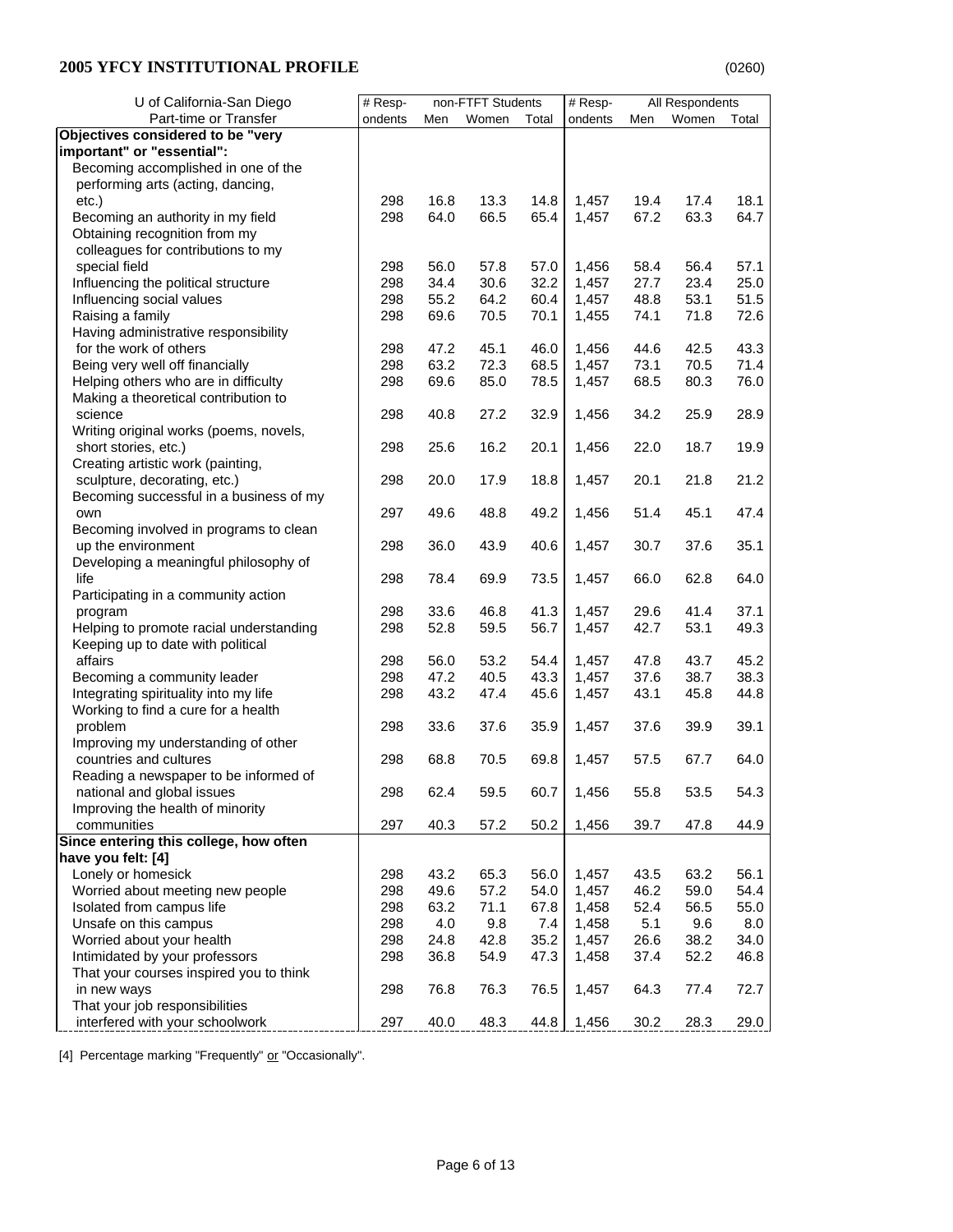| U of California-San Diego                                                     | # Resp- |             | non-FTFT Students |              | # Resp-        |              | All Respondents |       |
|-------------------------------------------------------------------------------|---------|-------------|-------------------|--------------|----------------|--------------|-----------------|-------|
| Part-time or Transfer                                                         | ondents | Men         | Women             | Total        | ondents        | Men          | Women           | Total |
| Since entering this college, how often                                        |         |             |                   |              |                |              |                 |       |
| have you felt: [4]                                                            |         |             |                   |              |                |              |                 |       |
| That your family responsibilities                                             |         |             |                   |              |                |              |                 |       |
| interfered with your schoolwork                                               | 297     | 32.0        | 36.0              | 34.3         | 1,457          | 23.3         | 27.7            | 26.1  |
| That your social life interfered with                                         |         |             |                   |              |                |              |                 |       |
| your schoolwork                                                               | 297     | 42.4        | 40.7              | 41.4         | 1,457          | 51.0         | 52.9            | 52.2  |
| Concerned about life after college                                            | 298     | 77.6        | 87.9              | 83.6         | 1,458          | 77.2         | 86.9            | 83.4  |
| Family support to succeed                                                     | 298     | 72.0        | 84.4              | 79.2         | 1,457          | 72.8         | 83.6            | 79.7  |
| Students indicating they "agree" or                                           |         |             |                   |              |                |              |                 |       |
| "strongly agree" with the following:                                          |         |             |                   |              |                |              |                 |       |
| I have been singled out because of my                                         |         |             |                   |              |                |              |                 |       |
| race/ethnicity, gender, or sexual                                             |         |             |                   |              |                |              |                 |       |
| orientation                                                                   | 298     | 24.8        | 19.7              | 21.8         | 1,457          | 17.8         | 17.8            | 17.8  |
| I see myself as part of the campus                                            |         |             |                   |              |                |              |                 |       |
| community                                                                     | 298     | 59.2        | 49.7              | 53.7         | 1,457          | 66.2         | 71.1            | 69.3  |
| I have heard faculty express                                                  |         |             |                   |              |                |              |                 |       |
| stereotypes about racial/ethnic                                               |         |             |                   |              |                |              |                 |       |
| groups in class                                                               | 298     | 19.2        | 20.2              | 19.8         | 1,456          | 22.0         | 21.1            | 21.4  |
| The admission/recruitment materials I                                         |         |             |                   |              |                |              |                 |       |
| received accurately portrayed the                                             |         |             |                   |              |                |              |                 |       |
| campus                                                                        | 297     | 65.3        | 69.4              | 67.7         | 1,456          | 63.9         | 71.3            | 68.6  |
| I feel I am a member of this college                                          | 297     | 71.0        | 69.9              | 70.4         | 1,455          | 76.8         | 82.5            | 80.4  |
| Faculty here are interested in                                                |         |             |                   |              |                |              |                 |       |
| students' personal problems                                                   | 298     | 35.2        | 32.4              | 33.6         | 1,457          | 37.2         | 37.4            | 37.3  |
| There is a lot of racial tension on                                           |         |             |                   |              |                |              |                 |       |
| this campus                                                                   | 297     | 19.4        | 15.0              | 16.8         | 1,456          | 17.5         | 12.7            | 14.4  |
| Most students here are treated like                                           |         |             |                   |              |                |              |                 |       |
| "numbers in a book"                                                           | 297     | 58.1        | 60.7              | 59.6         | 1,455          | 60.3         | 58.2            | 59.0  |
| There is strong competition among most                                        |         |             |                   |              |                |              |                 |       |
| of the students for high grades                                               | 298     | 76.0        | 83.2              | 80.2         | 1,456          | 76.7         | 79.9            | 78.7  |
| Faculty here are interested in                                                |         |             |                   |              |                |              |                 |       |
| students' academic problems                                                   | 298     | 62.4        | 64.7              | 63.8         | 1,457          | 64.9         | 68.4            | 67.1  |
| I feel I have a sense of belonging to                                         |         |             |                   |              |                |              |                 |       |
| this college                                                                  | 297     | 59.7        | 56.1              | 57.6         | 1,455          | 64.4         | 71.8            | 69.1  |
| Faculty feel that most students here                                          |         |             |                   |              |                |              |                 |       |
| are well-prepared academically                                                | 297     | 75.0        | 78.0              | 76.8         | 1,455          | 77.0         | 78.3            | 77.8  |
| Students indicating they "very often"<br>or "often" experienced the following |         |             |                   |              |                |              |                 |       |
| with students from a racial/ethnic                                            |         |             |                   |              |                |              |                 |       |
| group other than their own.                                                   |         |             |                   |              |                |              |                 |       |
| Dined or shared a meal                                                        | 297     | 40.3        | 50.9              | 46.5         | 1,457          | 61.2         | 69.9            | 66.8  |
| Had meaningful and honest discussions                                         |         |             |                   |              |                |              |                 |       |
| about race/ethnic relations outside                                           |         |             |                   |              |                |              |                 |       |
| of class                                                                      | 297     |             | 38.2              | 33.3         |                |              |                 | 38.0  |
| Had guarded, cautious interactions                                            | 297     | 26.6<br>8.9 | 11.0              |              | 1,456<br>1,456 | 35.0<br>12.0 | 39.8            | 10.0  |
| Shared personal feelings and problems                                         | 297     | 25.8        | 49.7              | 10.1<br>39.7 | 1,456          | 37.6         | 8.9<br>59.1     | 51.4  |
| Had tense, somewhat hostile interactions                                      | 297     | 2.4         | 2.9               | 2.7          | 1,456          | 6.8          | 3.5             | 4.7   |
| Had intellectual discussions outside of                                       |         |             |                   |              |                |              |                 |       |
| class                                                                         | 297     | 40.3        | 46.2              | 43.8         | 1,456          | 46.6         | 52.5            | 50.3  |
| Felt insulted or threatened because of                                        |         |             |                   |              |                |              |                 |       |
| race/ethnicity                                                                | 297     | 4.8         | 3.5               | 4.0          | 1,456          | 7.0          | 3.1             | 4.5   |
| Studied or prepared for class                                                 | 296     | 38.2        | 44.5              | 41.9         | 1,456          | 49.5         | 56.9            | 54.3  |
| Socialized or partied                                                         | 296     | 32.5        | 44.5              | 39.5         | 1,456          | 51.0         | 59.9            | 56.7  |
| Attended events sponsored by other                                            |         |             |                   |              |                |              |                 |       |
| racial/ethnic groups                                                          | 296     | 11.4        | 17.3              | 14.9         | 1,455          | 19.6         | 21.0            | 20.5  |
|                                                                               |         |             |                   |              |                |              |                 |       |

[4] Percentage marking "Frequently" or "Occasionally".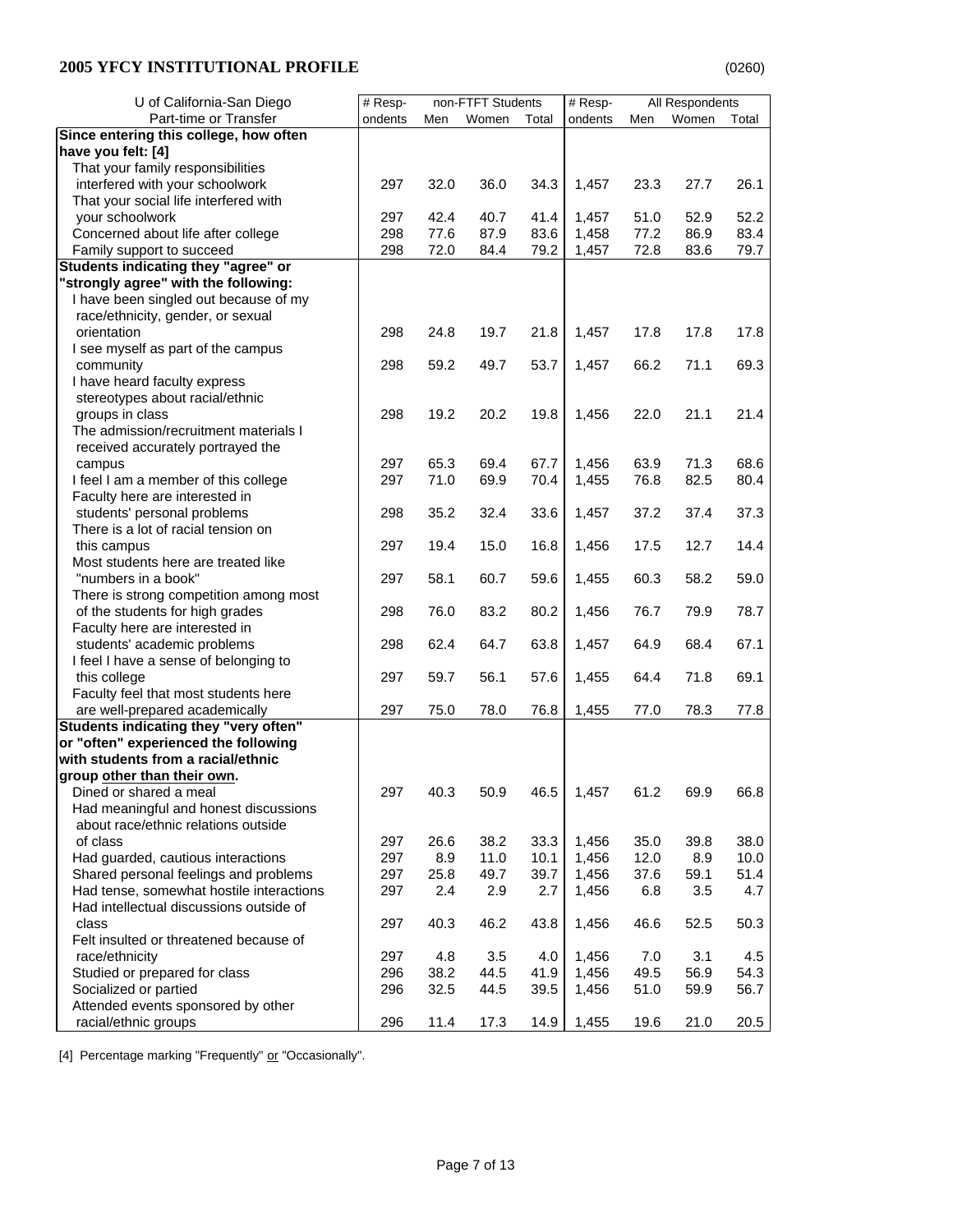| U of California-San Diego                                                        | $#$ Resp- |      | non-FTFT Students |       | # Resp-<br><b>All Respondents</b> |             |       |       |  |
|----------------------------------------------------------------------------------|-----------|------|-------------------|-------|-----------------------------------|-------------|-------|-------|--|
| Part-time or Transfer                                                            | ondents   | Men  | Women             | Total | ondents                           | Men         | Women | Total |  |
| Since entering this college have you:                                            | 298       |      |                   |       | 1,459                             |             |       |       |  |
| Changed your career choice                                                       |           | 24.0 | 30.1              | 27.5  |                                   | 26.1        | 32.9  | 30.4  |  |
| Decided to pursue a different major                                              |           | 21.6 | 26.0              | 24.2  |                                   | 28.8        | 38.5  | 35.0  |  |
| Declared your major                                                              |           | 46.4 | 38.2              | 41.6  |                                   | 41.9        | 39.2  | 40.2  |  |
| Joined a social fraternity or sorority                                           |           | 4.8  | 3.5               | 4.0   |                                   | 7.2         | 4.4   | 5.4   |  |
| Enrolled in an honors course                                                     |           | 5.6  | 4.6               | 5.0   |                                   | 9.3         | 7.1   | 7.9   |  |
|                                                                                  |           | 4.0  |                   | 5.4   |                                   | 10.8        | 11.8  | 11.4  |  |
| Played varsity/intercollegiate athletics<br>Enrolled in a remedial/developmental |           |      | 6.4               |       |                                   |             |       |       |  |
| course                                                                           |           | 4.0  |                   | 2.0   |                                   |             | 3.8   | 4.2   |  |
| Transferred from another institution                                             |           | 70.4 | 0.6<br>68.8       | 69.5  |                                   | 4.9<br>20.1 | 14.4  | 16.4  |  |
|                                                                                  |           |      |                   |       |                                   |             |       |       |  |
| Enrolled in a formal program where a                                             |           |      |                   |       |                                   |             |       |       |  |
| group of students takes two or more                                              |           |      |                   |       |                                   |             |       |       |  |
| courses together (e.g., FIG,                                                     |           |      |                   |       |                                   |             |       |       |  |
| learning cluster, learning                                                       |           |      |                   |       |                                   |             |       |       |  |
| community, linked courses)                                                       |           | 3.2  | 4.6               | 4.0   |                                   | 4.0         | 3.9   | 3.9   |  |
| Taken a college course or seminar spe-                                           |           |      |                   |       |                                   |             |       |       |  |
| cifically designed to help first-year                                            |           |      |                   |       |                                   |             |       |       |  |
| students adjust to college (e.g.,                                                |           |      |                   |       |                                   |             |       |       |  |
| freshman seminar, student success                                                |           |      |                   |       |                                   |             |       |       |  |
| seminar, University 101)                                                         |           | 4.8  | 9.8               | 7.7   |                                   | 25.8        | 30.3  | 28.6  |  |
| Voted in the 2004 presidential election                                          |           | 64.8 | 57.2              | 60.4  |                                   | 53.2        | 53.8  | 53.6  |  |
| Participated in a health science                                                 |           |      |                   |       |                                   |             |       |       |  |
| research program sponsored by this                                               |           |      |                   |       |                                   |             |       |       |  |
| college                                                                          |           | 5.6  | 6.4               | 6.0   |                                   | 7.6         | 10.2  | 9.3   |  |
| Intended to major in a Health,                                                   |           |      |                   |       |                                   |             |       |       |  |
| Biomedical, or Behavioral Science                                                |           | 14.4 | 22.0              | 18.8  |                                   | 20.6        | 29.2  | 26.1  |  |
| Joined a pre-professional or                                                     |           |      |                   |       |                                   |             |       |       |  |
| departmental club                                                                |           | 17.6 | 16.8              | 17.1  |                                   | 14.6        | 13.6  | 14.0  |  |
| Participated in an academic                                                      |           |      |                   |       |                                   |             |       |       |  |
| enrichment/support program for                                                   |           |      |                   |       |                                   |             |       |       |  |
| racial/ethnic minority students                                                  |           | 8.0  | 8.1               | 8.1   |                                   | 6.3         | 9.1   | 8.1   |  |
| <b>Students indicating that since entering</b>                                   |           |      |                   |       |                                   |             |       |       |  |
| college, they:                                                                   |           |      |                   |       |                                   |             |       |       |  |
| Turned in course assignment(s) late                                              | 298       | 11.2 | 8.7               | 9.7   | 1,458                             | 11.7        | 8.1   | 9.4   |  |
| Spoke up in class [3]                                                            | 298       | 28.0 | 13.3              | 19.5  | 1,457                             | 19.7        | 13.6  | 15.8  |  |
| Discussed course content with students                                           |           |      |                   |       |                                   |             |       |       |  |
| outside of class [3]                                                             | 297       | 35.5 | 35.8              | 35.7  | 1,455                             | 35.6        | 40.3  | 38.6  |  |
| Skipped class                                                                    | 298       | 32.8 | 37.6              | 35.6  | 1,457                             | 46.7        | 43.1  | 44.4  |  |
| Received tutoring                                                                | 298       | 20.8 | 24.3              | 22.8  | 1,457                             | 19.5        | 28.0  | 24.9  |  |
| Worked on a professor's research project                                         | 298       | 7.2  | 7.5               | 7.4   | 1,457                             | 5.1         | 4.3   | 4.6   |  |
| Turned in course assignments that did                                            |           |      |                   |       |                                   |             |       |       |  |
| not reflect your best work                                                       | 298       | 48.0 | 46.8              | 47.3  | 1,457                             | 55.2        | 51.1  | 52.6  |  |
| Participated in intramural sports                                                | 298       | 11.2 | 10.4              | 10.7  | 1,457                             | 29.8        | 19.8  | 23.4  |  |
| Had difficulty getting along with your                                           |           |      |                   |       |                                   |             |       |       |  |
| roommate(s)/housemate(s)                                                         | 298       | 16.0 | 27.2              | 22.5  | 1,457                             | 25.2        | 27.0  | 26.4  |  |
| Sought personal counseling                                                       | 298       | 8.8  | 12.7              | 11.1  | 1,456                             | 6.6         | 8.1   | 7.6   |  |
| Went on a date                                                                   | 298       | 43.2 | 51.4              | 48.0  | 1,455                             | 36.1        | 38.1  | 37.4  |  |
| Received negative feedback about your                                            |           |      |                   |       |                                   |             |       |       |  |
| academic work                                                                    | 298       | 24.0 | 25.4              | 24.8  | 1,457                             | 38.0        | 32.0  | 34.2  |  |
| Received advice and guidance about your                                          |           |      |                   |       |                                   |             |       |       |  |
| educational program from a professor                                             | 298       | 25.6 | 20.2              | 22.5  | 1,457                             | 21.3        | 15.3  | 17.4  |  |
| Received emotional support and                                                   |           |      |                   |       |                                   |             |       |       |  |
| encouragement from a professor                                                   | 298       | 18.4 | 14.5              | 16.1  | 1,457                             | 12.1        | 8.2   | 9.6   |  |
| Read a newspaper                                                                 | 298       | 68.0 | 61.3              | 64.1  | 1,457                             | 62.8        | 52.2  | 56.0  |  |
| Witnessed academic dishonesty/cheating                                           | 298       | 22.4 | 21.4              | 21.8  | 1,456                             | 34.2        | 27.2  | 29.7  |  |

[3] Percentage marking "Frequently" only. All other results in this section represent the percentage marking "Frequently" or "Occasionally".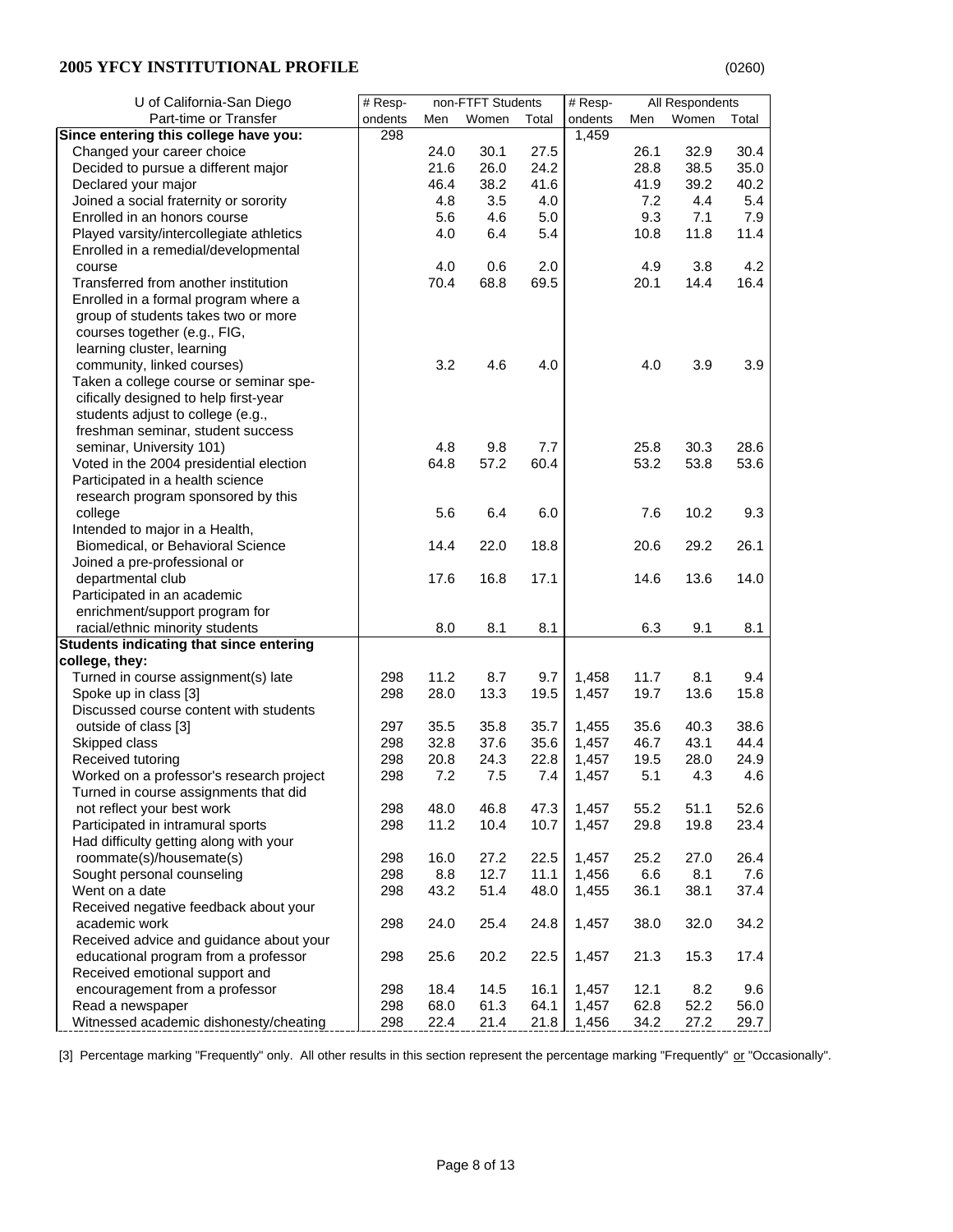| U of California-San Diego                      | # Resp- |      | non-FTFT Students |       | # Resp- |      | All Respondents |       |
|------------------------------------------------|---------|------|-------------------|-------|---------|------|-----------------|-------|
| Part-time or Transfer                          | ondents | Men  | Women             | Total | ondents | Men  | Women           | Total |
| <b>Students indicating that since entering</b> |         |      |                   |       |         |      |                 |       |
| college, they:                                 |         |      |                   |       |         |      |                 |       |
| Went home for the weekend                      | 297     | 53.2 | 56.6              | 55.2  | 1,455   | 51.1 | 54.7            | 53.4  |
| Worked with an academic advisor to             |         |      |                   |       |         |      |                 |       |
| select your courses                            | 298     | 33.6 | 35.8              | 34.9  | 1,457   | 24.1 | 28.6            | 27.0  |
| Received advice/counseling from a              |         |      |                   |       |         |      |                 |       |
| junior or senior                               | 298     | 25.6 | 31.2              | 28.9  | 1,456   | 33.6 | 37.9            | 36.3  |
| Received advice/counseling from another        |         |      |                   |       |         |      |                 |       |
| first-year student                             | 298     | 8.8  | 19.7              | 15.1  | 1,457   | 32.4 | 45.9            | 41.0  |
| Fell asleep in class                           | 298     | 24.0 | 20.8              | 22.1  | 1,457   | 37.6 | 30.6            | 33.2  |
| Had difficulty getting into the courses        |         |      |                   |       |         |      |                 |       |
| you needed                                     | 298     | 48.0 | 54.3              | 51.7  | 1,457   | 54.8 | 57.0            | 56.2  |
| Read newspaper articles as part of a           |         |      |                   |       |         |      |                 |       |
| class                                          | 298     | 23.2 | 28.3              | 26.2  | 1,457   | 20.7 | 22.6            | 21.9  |
| <b>Students noting "much stronger" skills</b>  |         |      |                   |       |         |      |                 |       |
| compared with college entry in:                |         |      |                   |       |         |      |                 |       |
| General knowledge                              | 298     | 16.0 | 19.7              | 18.1  | 1,457   | 17.3 | 16.8            | 17.0  |
| Knowledge of a particular field or             |         |      |                   |       |         |      |                 |       |
| discipline                                     | 298     | 38.4 | 35.8              | 36.9  | 1,457   | 28.1 | 22.6            | 24.6  |
| Knowledge of people from different             |         |      |                   |       |         |      |                 |       |
| races/cultures                                 | 298     | 11.2 | 13.9              | 12.8  | 1,456   | 12.1 | 15.1            | 14.0  |
| Religious beliefs and convictions              | 298     | 7.2  | 6.4               | 6.7   | 1,456   | 8.9  | 10.9            | 10.2  |
| Ability to get along with others               | 298     | 6.4  | 9.2               | 8.1   | 1,457   | 10.6 | 12.7            | 11.9  |
| Understanding of the problems facing           |         |      |                   |       |         |      |                 |       |
| your community                                 | 298     | 8.0  | 12.1              | 10.4  | 1,455   | 8.2  | 9.7             | 9.1   |
| Understanding of national issues               | 298     | 12.8 | 10.4              | 11.4  | 1,456   | 9.1  | 9.4             | 9.3   |
| Understanding of global issues                 | 298     | 17.6 | 15.6              | 16.4  | 1,456   | 11.0 | 11.5            | 11.3  |
| Ability to make your own decisions             | 298     | 12.8 | 17.3              | 15.4  | 1,457   | 17.1 | 23.1            | 20.9  |
| Ability to conduct research                    | 297     | 14.5 | 11.0              | 12.5  | 1,456   | 9.9  | 7.7             | 8.5   |
| How would you characterize your                |         |      |                   |       |         |      |                 |       |
| political views?                               | 296     |      |                   |       | 1,454   |      |                 |       |
| Far left                                       |         | 8.9  | 5.2               | 6.8   |         | 7.0  | 4.6             | 5.5   |
| Liberal                                        |         | 32.3 | 42.4              | 38.2  |         | 35.7 | 42.0            | 39.7  |
| Middle-of-the-road                             |         | 41.1 | 39.5              | 40.2  |         | 37.4 | 38.5            | 38.1  |
| Conservative                                   |         | 16.9 | 12.2              | 14.2  |         | 17.3 | 14.6            | 15.5  |
|                                                |         | 0.8  | 0.6               | 0.7   |         | 2.7  | 0.3             | 1.2   |
| Far right<br>SINCE ENTERING THIS COLLEGE, HOW  |         |      |                   |       |         |      |                 |       |
| MUCH TIME HAVE YOU SPENT DURING A              |         |      |                   |       |         |      |                 |       |
| <b>TYPICAL WEEK:</b>                           |         |      |                   |       |         |      |                 |       |
|                                                |         |      |                   |       |         |      |                 |       |
| <b>Attending classes/labs</b>                  | 297     |      |                   |       | 1,457   |      |                 |       |
| None                                           |         | 0.8  | 0.6               | 0.7   |         | 1.3  | 1.2             | 1.2   |
| Less than 1 hour                               |         | 0.0  | 0.6               | 0.3   |         | 0.4  | 0.1             | 0.2   |
| 1 to 2 hours                                   |         | 0.0  | 0.0               | 0.0   |         | 1.0  | 0.4             | 0.6   |
| 3 to 5 hours                                   |         | 3.2  | 7.5               | 5.7   |         | 7.4  | 4.4             | 5.5   |
| 6 to 10 hours                                  |         | 22.6 | 24.9              | 23.9  |         | 21.5 | 16.2            | 18.1  |
| 11 to 15 hours                                 |         | 42.7 | 38.7              | 40.4  |         | 33.5 | 39.8            | 37.5  |
| 16 to 20 hours                                 |         | 25.0 | 19.1              | 21.5  |         | 27.0 | 27.1            | 27.0  |
| 21 to 30 hours                                 |         | 2.4  | 6.4               | 4.7   |         | 4.9  | 8.7             | 7.3   |
| Over 30 hours                                  |         | 3.2  | 2.3               | 2.7   |         | 3.0  | 2.0             | 2.4   |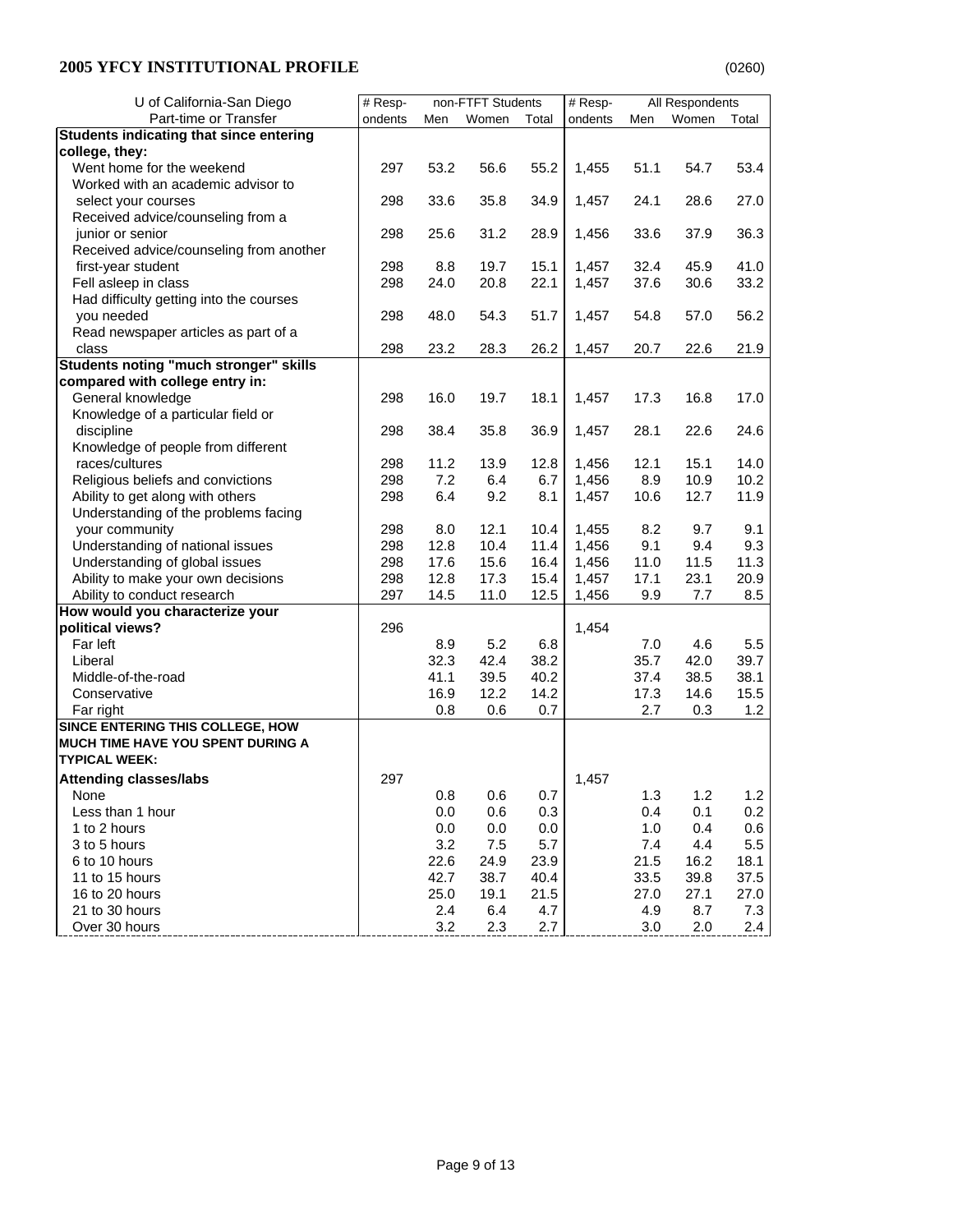| U of California-San Diego               | $#$ Resp- |      | non-FTFT Students |       | # Resp-            |      |                          |         |
|-----------------------------------------|-----------|------|-------------------|-------|--------------------|------|--------------------------|---------|
| Part-time or Transfer                   | ondents   | Men  | Women             | Total | ondents            | Men  | All Respondents<br>Women | Total   |
| <b>SINCE ENTERING THIS COLLEGE, HOW</b> |           |      |                   |       |                    |      |                          |         |
| MUCH TIME HAVE YOU SPENT DURING A       |           |      |                   |       |                    |      |                          |         |
| <b>TYPICAL WEEK:</b>                    |           |      |                   |       |                    |      |                          |         |
|                                         |           |      |                   |       |                    |      |                          |         |
| <b>Studying/homework</b>                | 297       |      |                   |       | 1,456              |      |                          |         |
| None                                    |           | 0.8  | 0.0               | 0.3   |                    | 0.4  | 0.1                      | 0.2     |
| Less than 1 hour                        |           | 1.6  | 0.6               | 1.0   |                    | 2.3  | 0.3                      | 1.0     |
| 1 to 2 hours                            |           | 9.7  | 4.0               | 6.4   |                    | 9.7  | 3.1                      | 5.5     |
| 3 to 5 hours                            |           | 19.4 | 25.4              | 22.9  |                    | 26.4 | 25.3                     | 25.7    |
| 6 to 10 hours                           |           | 18.5 | 34.1              | 27.6  |                    | 25.5 | 35.5                     | 31.9    |
| 11 to 15 hours                          |           | 19.4 | 13.9              | 16.2  |                    | 16.9 | 15.7                     | 16.1    |
| 16 to 20 hours                          |           | 16.9 | 11.0              | 13.5  |                    | 10.3 | 11.7                     | 11.2    |
| 21 to 30 hours                          |           | 10.5 | 6.4               | 8.1   |                    | 5.1  | 4.8                      | 4.9     |
| Over 30 hours                           |           | 3.2  | 4.6               | 4.0   |                    | 3.4  | 3.4                      | 3.4     |
| <b>Socializing with friends</b>         | 297       |      |                   |       | 1,456              |      |                          |         |
| None                                    |           | 7.3  | 0.0               | 3.0   |                    | 3.2  | 0.2                      | 1.3     |
| Less than 1 hour                        |           | 8.9  | 6.4               | 7.4   |                    | 3.8  | 1.9                      | 2.6     |
| 1 to 2 hours                            |           | 17.7 | 13.9              | 15.5  |                    | 8.6  | 6.8                      | 7.4     |
| 3 to 5 hours                            |           | 21.8 | 29.5              | 26.3  |                    | 22.1 | 22.6                     | 22.4    |
| 6 to 10 hours                           |           | 21.8 | 26.6              | 24.6  |                    | 25.9 | 28.9                     | 27.8    |
| 11 to 15 hours                          |           | 11.3 | 9.8               | 10.4  |                    | 13.9 | 15.9                     | 15.2    |
| 16 to 20 hours                          |           | 7.3  | 8.1               | 7.7   |                    | 9.1  | 11.1                     | 10.4    |
| 21 to 30 hours                          |           | 2.4  | 1.7               | 2.0   |                    | 4.6  | 4.7                      | 4.7     |
| Over 30 hours                           |           | 1.6  | 4.0               | 3.0   |                    | 8.9  | 7.8                      | 8.2     |
| <b>Exercising or sports</b>             | 296       |      |                   |       | 1,456              |      |                          |         |
| None                                    |           | 13.8 | 8.7               | 10.8  |                    | 9.7  | 7.9                      | $8.6\,$ |
| Less than 1 hour                        |           | 13.0 | 14.5              | 13.9  |                    | 12.2 | 13.2                     | 12.8    |
| 1 to 2 hours                            |           | 21.1 | 23.1              | 22.3  |                    | 21.5 | 23.4                     | 22.7    |
| 3 to 5 hours                            |           | 29.3 | 35.8              | 33.1  |                    | 28.6 | 32.9                     | 31.3    |
| 6 to 10 hours                           |           | 17.9 | 13.9              | 15.5  |                    | 18.5 | 14.3                     | 15.8    |
| 11 to 15 hours                          |           | 3.3  | 2.3               | 2.7   |                    | 4.8  | 4.7                      | 4.7     |
| 16 to 20 hours                          |           | 1.6  | 0.6               | 1.0   |                    | 2.7  | 1.6                      | 2.0     |
| 21 to 30 hours                          |           | 0.0  | 1.2               | 0.7   |                    | 1.0  | 1.4                      | 1.2     |
| Over 30 hours                           |           | 0.0  | 0.0               | 0.0   |                    | 1.1  | 0.5                      | 0.8     |
| <b>Partying</b>                         | 297       |      |                   |       | 1,456              |      |                          |         |
| None                                    |           | 37.1 | 32.4              | 34.3  |                    | 34.2 | 35.9                     | 35.3    |
| Less than 1 hour                        |           | 16.9 | 14.5              | 15.5  |                    | 16.5 | 16.0                     | 16.2    |
| 1 to 2 hours                            |           | 20.2 | 19.7              | 19.9  |                    | 19.4 | 19.4                     | 19.4    |
| 3 to 5 hours                            |           | 16.1 | 23.1              | 20.2  |                    | 18.4 | 19.5                     | 19.1    |
| 6 to 10 hours                           |           | 5.6  | 4.0               | 4.7   |                    | 7.8  | 5.8                      | 6.5     |
| 11 to 15 hours                          |           | 3.2  | 3.5               | 3.4   |                    | 2.5  | 2.3                      | 2.3     |
| 16 to 20 hours                          |           | 0.8  | 2.3               | 1.7   |                    | 0.8  | 0.6                      | 0.7     |
| 21 to 30 hours                          |           | 0.0  | 0.6               | 0.3   |                    | 0.2  | 0.2                      | 0.2     |
| Over 30 hours                           |           | 0.0  | 0.0               | 0.0   |                    | 0.2  | 0.3                      | $0.3\,$ |
| <b>Working (for pay) on campus</b>      | 297       |      |                   |       | $\overline{1,457}$ |      |                          |         |
| None                                    |           | 84.7 | 85.5              | 85.2  |                    | 74.1 | 80.1                     | 78.0    |
| Less than 1 hour                        |           | 2.4  | 0.0               | 1.0   |                    | 1.9  | 0.3                      | 0.9     |
| 1 to 2 hours                            |           | 0.8  | 0.6               | 0.7   |                    | 1.7  | 1.3                      | $1.4$   |
| 3 to 5 hours                            |           | 1.6  | 1.2               | 1.3   |                    | 2.9  | 2.3                      | 2.5     |
| 6 to 10 hours                           |           | 2.4  | 7.5               | 5.4   |                    | 8.4  | 7.2                      | 7.6     |
| 11 to 15 hours                          |           | 4.8  | 1.7               | 3.0   |                    | 7.2  | 6.2                      | 6.6     |
| 16 to 20 hours                          |           | 2.4  | 2.3               | 2.4   |                    | 2.9  | 2.3                      | 2.5     |
| 21 to 30 hours                          |           | 0.0  | 0.6               | 0.3   |                    | 0.6  | 0.1                      | 0.3     |
| Over 30 hours                           |           | 0.8  | 0.6               | 0.7   |                    | 0.4  | 0.2                      | $0.3\,$ |
|                                         |           |      |                   |       |                    |      |                          |         |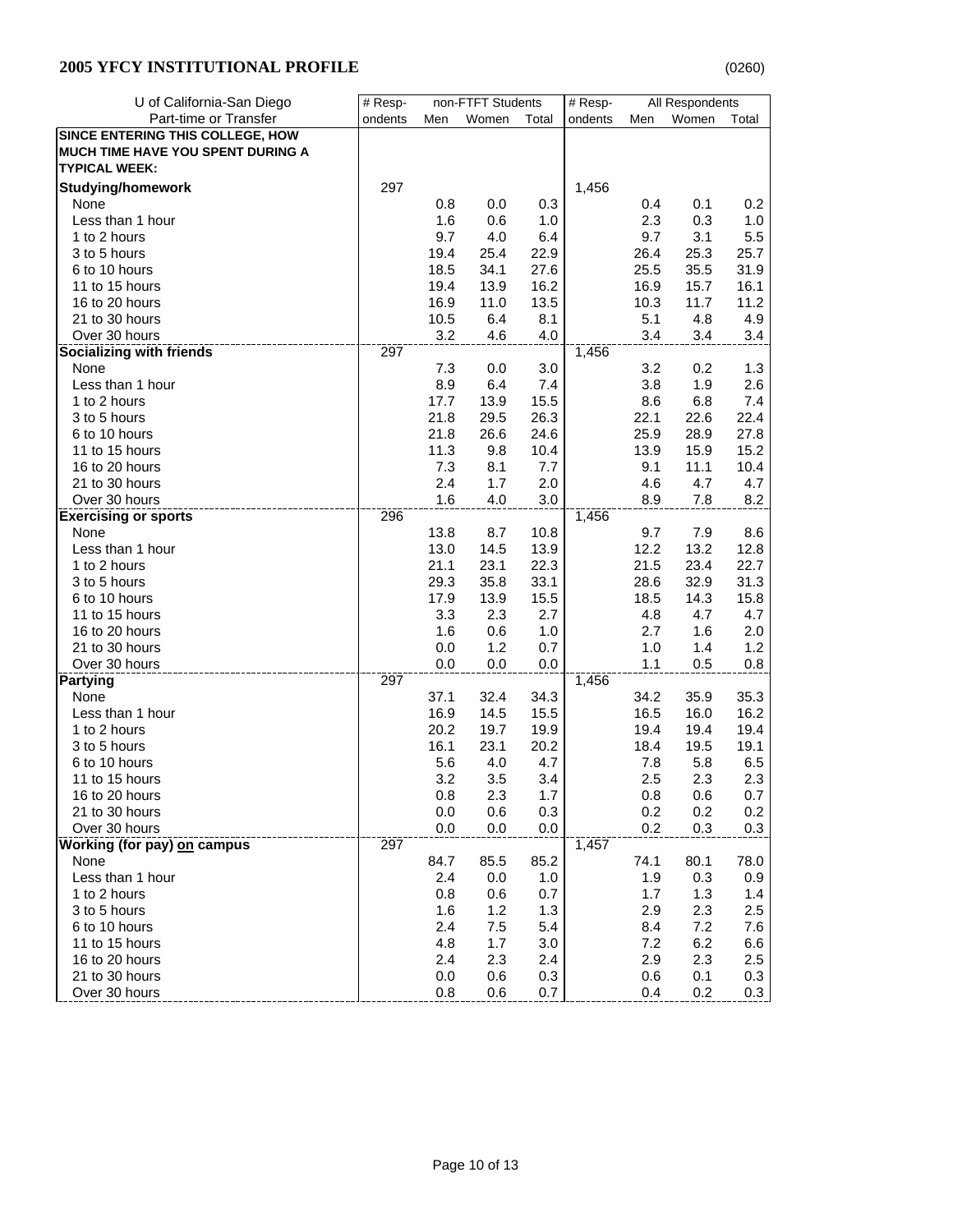| U of California-San Diego                | $#$ Resp- |      | non-FTFT Students |       | # Resp- |      |                          |       |
|------------------------------------------|-----------|------|-------------------|-------|---------|------|--------------------------|-------|
| Part-time or Transfer                    | ondents   | Men  | Women             | Total | ondents | Men  | All Respondents<br>Women | Total |
| <b>SINCE ENTERING THIS COLLEGE, HOW</b>  |           |      |                   |       |         |      |                          |       |
| <b>MUCH TIME HAVE YOU SPENT DURING A</b> |           |      |                   |       |         |      |                          |       |
| <b>TYPICAL WEEK:</b>                     |           |      |                   |       |         |      |                          |       |
|                                          |           |      |                   |       |         |      |                          |       |
| Working (for pay) off campus             | 297       |      |                   |       | 1,457   |      |                          |       |
| None                                     |           | 58.1 | 55.5              | 56.6  |         | 77.9 | 79.7                     | 79.1  |
| Less than 1 hour                         |           | 1.6  | 0.0               | 0.7   |         | 1.1  | 0.3                      | 0.6   |
| 1 to 2 hours                             |           | 0.8  | 1.2               | 1.0   |         | 1.7  | 1.0                      | 1.2   |
| 3 to 5 hours                             |           | 7.3  | 2.9               | 4.7   |         | 3.8  | 2.6                      | 3.0   |
| 6 to 10 hours                            |           | 5.6  | 6.4               | 6.1   |         | 4.4  | 4.8                      | 4.7   |
| 11 to 15 hours                           |           | 6.5  | 11.0              | 9.1   |         | 3.2  | 4.2                      | 3.8   |
| 16 to 20 hours                           |           | 6.5  | 11.6              | 9.4   |         | 3.4  | 3.5                      | 3.5   |
| 21 to 30 hours                           |           | 9.7  | 5.8               | 7.4   |         | 3.0  | 2.3                      | 2.5   |
| Over 30 hours                            |           | 4.0  | 5.8               | 5.1   |         | 1.3  | 1.6                      | 1.5   |
| <b>Student clubs and groups</b>          | 296       |      |                   |       | 1,456   |      |                          |       |
| None                                     |           | 58.1 | 52.3              | 54.7  |         | 51.9 | 44.5                     | 47.2  |
| Less than 1 hour                         |           | 11.3 | 9.9               | 10.5  |         | 11.0 | 10.1                     | 10.4  |
| 1 to 2 hours                             |           | 13.7 | 18.0              | 16.2  |         | 15.6 | 19.6                     | 18.1  |
| 3 to 5 hours                             |           | 9.7  | 14.5              | 12.5  |         | 12.7 | 16.8                     | 15.3  |
| 6 to 10 hours                            |           | 5.6  | 1.7               | 3.4   |         | 6.3  | 6.1                      | 6.2   |
| 11 to 15 hours                           |           | 1.6  | 0.6               | 1.0   |         | 1.5  | 1.3                      | 1.4   |
| 16 to 20 hours                           |           | 0.0  | 1.7               | 1.0   |         | 0.6  | 0.9                      | 0.8   |
| 21 to 30 hours                           |           | 0.0  | 1.2               | 0.7   |         | 0.0  | 0.4                      | 0.3   |
| Over 30 hours                            |           | 0.0  | 0.0               | 0.0   |         | 0.4  | 0.3                      | 0.3   |
| <b>Watching TV</b>                       | 297       |      |                   |       | 1,457   |      |                          |       |
| None                                     |           | 18.5 | 9.8               | 13.5  |         | 18.3 | 13.7                     | 15.4  |
| Less than 1 hour                         |           | 10.5 | 12.1              | 11.4  |         | 11.8 | 12.0                     | 11.9  |
| 1 to 2 hours                             |           | 18.5 | 19.7              | 19.2  |         | 20.3 | 24.0                     | 22.6  |
| 3 to 5 hours                             |           | 24.2 | 28.9              | 26.9  |         | 24.5 | 27.1                     | 26.1  |
| 6 to 10 hours                            |           | 17.7 | 20.8              | 19.5  |         | 15.6 | 15.4                     | 15.4  |
| 11 to 15 hours                           |           | 7.3  | 4.6               | 5.7   |         | 5.9  | 4.5                      | 5.0   |
| 16 to 20 hours                           |           | 3.2  | 2.3               | 2.7   |         | 2.5  | 1.5                      | 1.9   |
| 21 to 30 hours                           |           | 0.0  | 1.2               | 0.7   |         | 0.4  | 0.6                      | 0.5   |
| Over 30 hours                            |           | 0.0  | 0.6               | 0.3   |         | 0.8  | 1.2                      | 1.0   |
| <b>Household/childcare duties</b>        | 297       |      |                   |       | 1,457   |      |                          |       |
| None                                     |           | 29.0 | 22.5              | 25.3  |         | 54.2 | 50.8                     | 52.0  |
| Less than 1 hour                         |           | 12.1 | 8.7               | 10.1  |         | 14.4 | 16.8                     | 15.9  |
| 1 to 2 hours                             |           | 24.2 | 33.5              | 29.6  |         | 17.9 | 18.6                     | 18.3  |
| 3 to 5 hours                             |           | 25.8 | 22.0              | 23.6  |         | 9.5  | 9.6                      | 9.5   |
| 6 to 10 hours                            |           | 5.6  | 8.7               | 7.4   |         | 2.7  | 2.6                      | 2.6   |
| 11 to 15 hours                           |           | 0.8  | 0.6               | 0.7   |         | 0.4  | 0.4                      | 0.4   |
| 16 to 20 hours                           |           | 0.8  | 1.2               | 1.0   |         | 0.6  | 0.3                      | 0.4   |
| 21 to 30 hours                           |           | 0.0  | 0.6               | 0.3   |         | 0.0  | 0.1                      | 0.1   |
| Over 30 hours                            |           | 1.6  | 2.3               | 2.0   |         | 0.4  | 0.9                      | 0.7   |
| <b>Reading for pleasure</b>              | 297       |      |                   |       | 1,457   |      |                          |       |
| None                                     |           | 30.6 | 38.2              | 35.0  |         | 42.0 | 41.2                     | 41.5  |
| Less than 1 hour                         |           | 19.4 | 26.0              | 23.2  |         | 20.3 | 27.2                     | 24.7  |
| 1 to 2 hours                             |           | 29.0 | 16.8              | 21.9  |         | 22.2 | 19.3                     | 20.4  |
| 3 to 5 hours                             |           | 12.9 | 16.2              | 14.8  |         | 9.5  | 9.8                      | 9.7   |
| 6 to 10 hours                            |           | 6.5  | 2.3               | 4.0   |         | 4.2  | 1.8                      | 2.7   |
| 11 to 15 hours                           |           | 1.6  | 0.0               | 0.7   |         | 0.8  | 0.2                      | 0.4   |
| 16 to 20 hours                           |           | 0.0  | 0.6               | 0.3   |         | 0.6  | 0.1                      | 0.3   |
| 21 to 30 hours                           |           | 0.0  | 0.0               | 0.0   |         | 0.4  | 0.0                      | 0.1   |
| Over 30 hours                            |           | 0.0  | 0.0               | 0.0   |         | 0.0  | 0.3                      | 0.2   |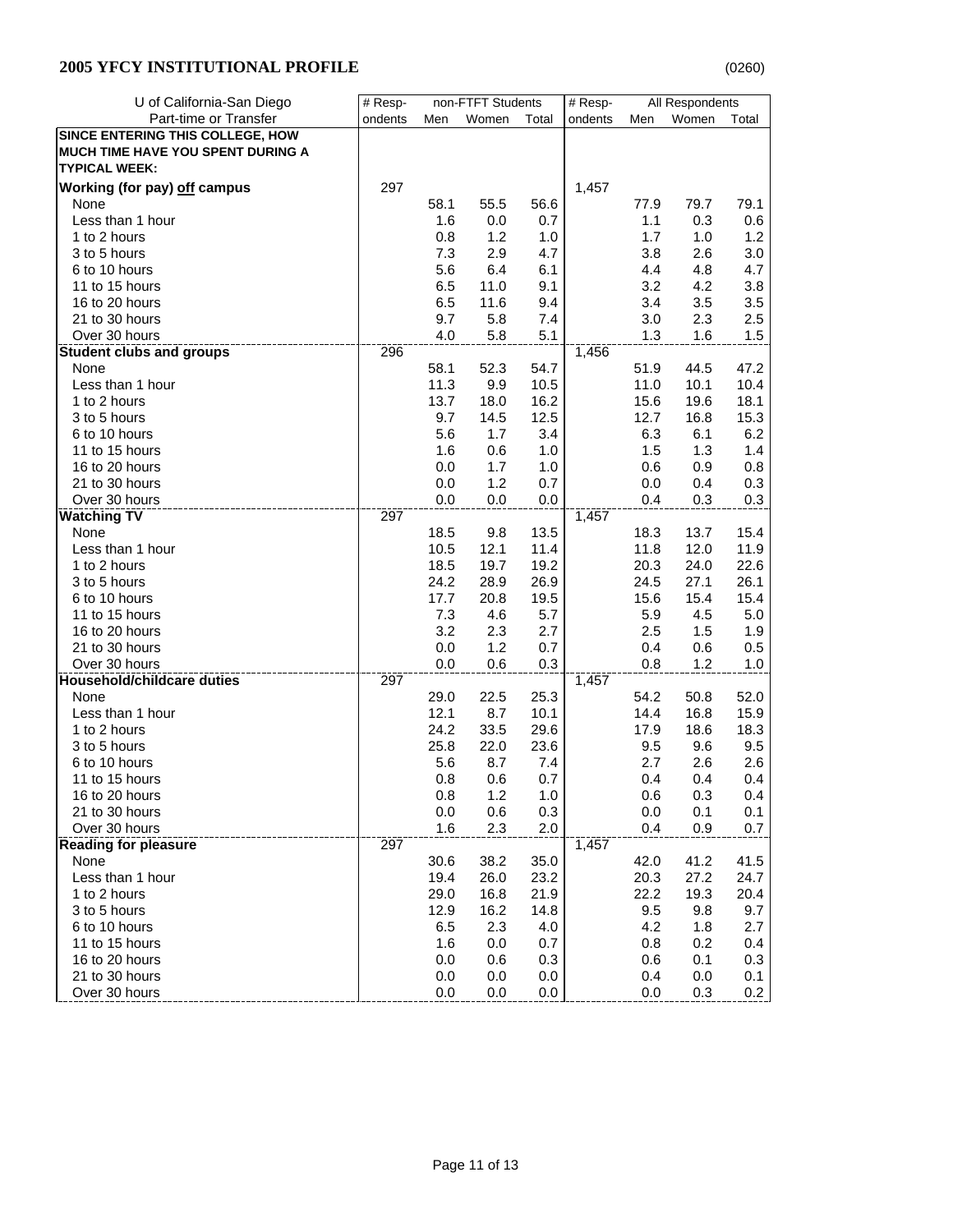| U of California-San Diego                | $#$ Resp- |      | non-FTFT Students |             | $#$ Resp-<br>All Respondents |      |             |             |
|------------------------------------------|-----------|------|-------------------|-------------|------------------------------|------|-------------|-------------|
| Part-time or Transfer                    | ondents   | Men  | Women             | Total       | ondents                      | Men  | Women       | Total       |
| <b>SINCE ENTERING THIS COLLEGE, HOW</b>  |           |      |                   |             |                              |      |             |             |
| MUCH TIME HAVE YOU SPENT DURING A        |           |      |                   |             |                              |      |             |             |
| <b>TYPICAL WEEK:</b>                     |           |      |                   |             |                              |      |             |             |
|                                          |           |      |                   |             |                              |      |             |             |
| Commuting                                | 296       |      |                   |             | 1,456                        |      |             |             |
| None                                     |           | 8.1  | 12.1              | 10.5        |                              | 50.1 | 62.6        | 58.1        |
| Less than 1 hour                         |           | 10.6 | 13.9              | 12.5        |                              | 8.4  | 7.6         | 7.9         |
| 1 to 2 hours                             |           | 23.6 | 21.4              | 22.3        |                              | 14.1 | 10.2        | 11.6        |
| 3 to 5 hours                             |           | 28.5 | 31.2              | 30.1        |                              | 14.1 | 11.7        | 12.6        |
| 6 to 10 hours                            |           | 24.4 | 13.9              | 18.2        |                              | 10.3 | 5.2         | 7.0         |
| 11 to 15 hours                           |           | 3.3  | 5.8               | 4.7         |                              | 1.9  | 1.8         | 1.9         |
| 16 to 20 hours                           |           | 0.8  | 0.6               | 0.7         |                              | 0.8  | 0.3         | 0.5         |
| 21 to 30 hours                           |           | 0.0  | 1.2               | 0.7         |                              | 0.0  | 0.2         | 0.1         |
| Over 30 hours                            |           | 0.8  | 0.0               | 0.3         |                              | 0.4  | 0.3         | 0.3         |
| Playing video/computer games             | 297       |      |                   |             | 1,457                        |      |             |             |
| None                                     |           | 41.9 | 77.5              | 62.6        |                              | 32.1 | 66.8        | 54.3        |
| Less than 1 hour                         |           | 23.4 | 12.7              | 17.2        |                              | 15.6 | 15.3        | 15.4        |
| 1 to 2 hours                             |           | 17.7 | 6.4               | 11.1        |                              | 16.7 | 9.7         | 12.2        |
| 3 to 5 hours                             |           | 10.5 | 2.9               | 6.1         |                              | 19.4 | 5.6         | 10.6        |
| 6 to 10 hours                            |           | 1.6  | 0.6               | 1.0         |                              | 8.9  | 1.9         | 4.5         |
| 11 to 15 hours                           |           | 4.0  | 0.0               | 1.7         |                              | 3.2  | 0.3         | 1.4         |
| 16 to 20 hours                           |           | 0.8  | 0.0               | 0.3         |                              | 1.9  | 0.2         | 0.8         |
| 21 to 30 hours                           |           | 0.0  | 0.0               | 0.0         |                              | 1.1  | 0.1         | 0.5         |
| Over 30 hours                            |           | 0.0  | 0.0               | 0.0         |                              | 1.0  | 0.1         | 0.4         |
| <b>Prayer/meditation</b>                 | 297       |      |                   |             | 1,457                        |      |             |             |
| None                                     |           | 57.3 | 54.9              | 55.9        |                              | 57.4 | 57.4        | 57.4        |
| Less than 1 hour                         |           | 16.1 | 24.3              | 20.9        |                              | 20.0 | 23.1        | 22.0        |
| 1 to 2 hours                             |           | 12.9 | 12.1              | 12.5        |                              | 13.7 | 12.6        | 13.0        |
| 3 to 5 hours                             |           | 11.3 | 6.4               | 8.4         |                              | 5.3  | 5.2         | 5.2         |
| 6 to 10 hours                            |           | 1.6  | 1.2               | 1.3         |                              | 2.3  | 1.1         | 1.5         |
| 11 to 15 hours                           |           | 0.0  | 1.2               | 0.7         |                              | 0.8  | 0.3         | 0.5         |
| 16 to 20 hours                           |           | 0.8  | 0.0               | 0.3         |                              | 0.6  | 0.1         | 0.3         |
| 21 to 30 hours                           |           | 0.0  | 0.0               | 0.0         |                              | 0.0  | 0.0         | 0.0         |
| Over 30 hours                            |           | 0.0  | 0.0               | 0.0         |                              | 0.0  | 0.3         | 0.2         |
| <b>Surfing the Internet</b>              | 296       |      |                   |             | 1,455                        |      |             |             |
| None                                     |           | 3.3  | 3.5               | 3.4         |                              | 3.4  | 3.7         | 3.6         |
| Less than 1 hour                         |           | 4.1  | 15.0              | 10.5        |                              | 5.3  | 9.6         | 8.0         |
| 1 to 2 hours                             |           | 24.4 |                   | 20.9        |                              | 18.7 | 20.8        |             |
|                                          |           |      | 18.5              |             |                              |      |             | 20.0        |
| 3 to 5 hours                             |           | 26.8 | 34.7              | 31.4        |                              | 25.5 | 30.6        | 28.8        |
| 6 to 10 hours<br>11 to 15 hours          |           | 20.3 | 16.8<br>5.2       | 18.2<br>7.4 |                              | 22.1 | 19.6<br>7.1 | 20.5<br>8.7 |
|                                          |           | 10.6 |                   |             |                              | 11.4 |             |             |
| 16 to 20 hours                           |           | 6.5  | 0.6               | 3.0         |                              | 6.1  | 3.5         | 4.5         |
| 21 to 30 hours                           |           | 0.8  | 2.3               | 1.7         |                              | 1.9  | 1.9         | 1.9         |
| Over 30 hours                            |           | 3.3  | 3.5               | $3.4\,$     |                              | 5.5  | 3.2         | 4.1         |
| <b>Communicating via e-mail, Instant</b> |           |      |                   |             |                              |      |             |             |
| Messenger, etc.                          | 297       |      |                   |             | 1,456                        |      |             |             |
| None                                     |           | 3.2  | 3.5               | 3.4         |                              | 2.7  | 1.4         | 1.9         |
| Less than 1 hour                         |           | 12.9 | 18.5              | 16.2        |                              | 11.6 | 10.6        | 11.0        |
| 1 to 2 hours                             |           | 32.3 | 22.0              | 26.3        |                              | 25.3 | 20.4        | 22.2        |
| 3 to 5 hours                             |           | 26.6 | 30.6              | 29.0        |                              | 24.9 | 27.8        | 26.8        |
| 6 to 10 hours                            |           | 12.1 | 14.5              | 13.5        |                              | 16.0 | 19.0        | 17.9        |
| 11 to 15 hours                           |           | 5.6  | 3.5               | 4.4         |                              | 8.0  | 8.4         | 8.2         |
| 16 to 20 hours                           |           | 4.0  | 2.3               | 3.0         |                              | 4.6  | 5.5         | 5.2         |
| 21 to 30 hours                           |           | 1.6  | 0.6               | 1.0         |                              | 1.9  | 2.4         | 2.2         |
| Over 30 hours                            |           | 1.6  | 4.6               | 3.4         |                              | 5.1  | 4.4         | 4.7         |